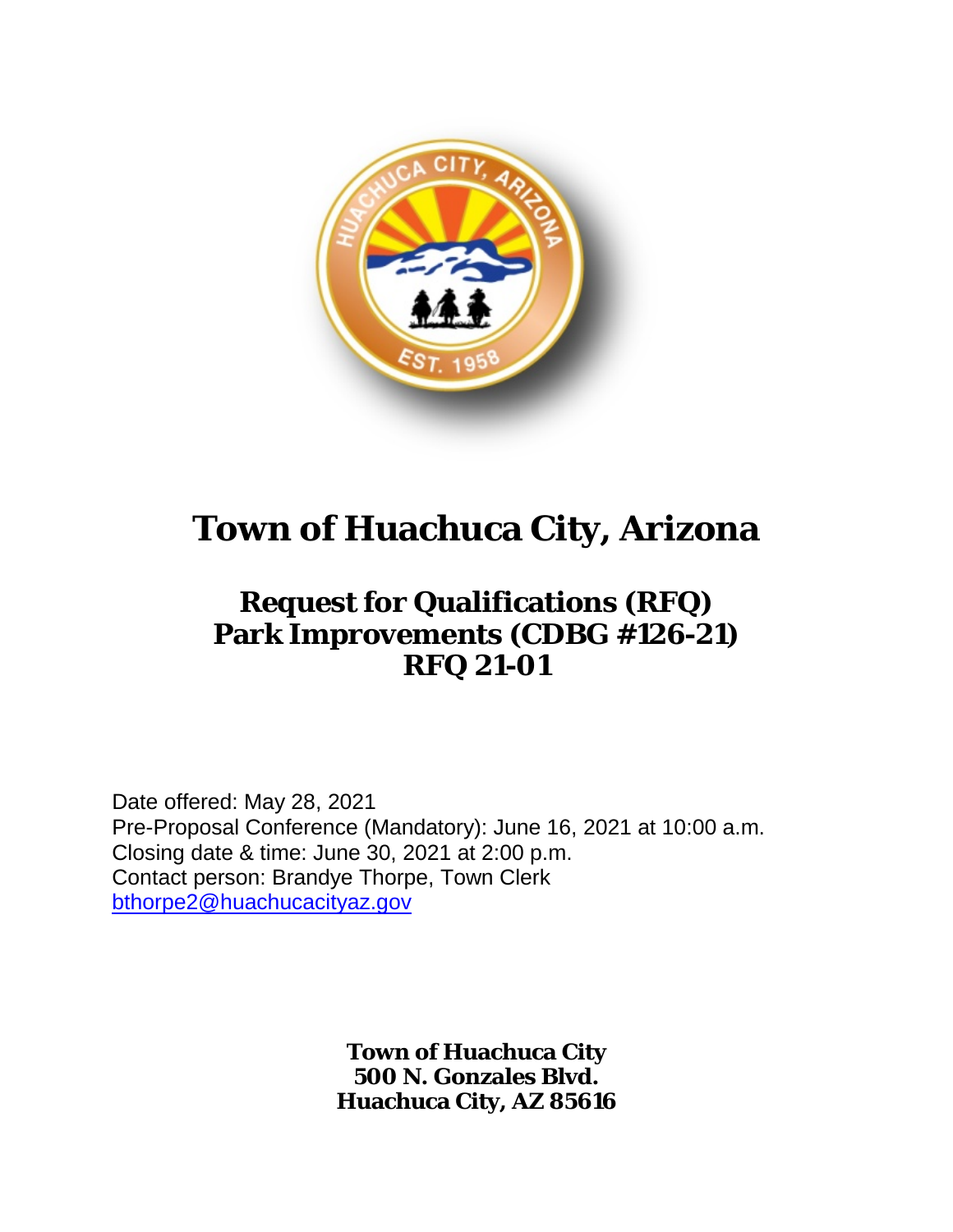

#### **NOTIFICATION OF REQUEST FOR QUALIFICATIONS** HUACHUCA CITY, ARIZONA ("TOWN") REQUEST FOR QUALIFICATIONS NO. 2021-01 PARK IMPROVEMENTS DESIGN PROJECT THIS PROJECT IS FEDERALLY FUNDED THROUGH COMMUNITY DEVELOPMENT BLOCK GRANT CONTRACT NO. 126-21

Notice is hereby given that the Office of the Clerk of the Town of Huachuca City ("Clerk") is requesting statements of qualification on the following project:

> PARK IMPROVEMENTS DESIGN PROJECT No. 21-01 CDBG Contract No. 126-21

#### **WHERE TO OBTAIN RFQ PACKET:**

You may obtain an RFQ packet at the following website: [https://huachucacityaz.gov](https://huachucacityaz.gov/)

#### **LABELING INSTRUCTIONS:**

Proposals must be labeled on the outside of the package as follows:

TOWN OF HUACHUCA CITY PARK IMPROVEMENTS DESIGN PROJECT No. 21-01 CDBG Contract No. 126-21

#### **WHERE TO SUBMIT:**

Proposers must submit **A THUMB DRIVE CONTAINING THE ENTIRE PROPOSAL plus ONE (1) ORIGINAL** of the proposal to the following person and address:

> Attention: Brandye Thorpe, Town Clerk Town of Huachuca City 500 N. Gonzales Blvd Huachcua City, AZ 85616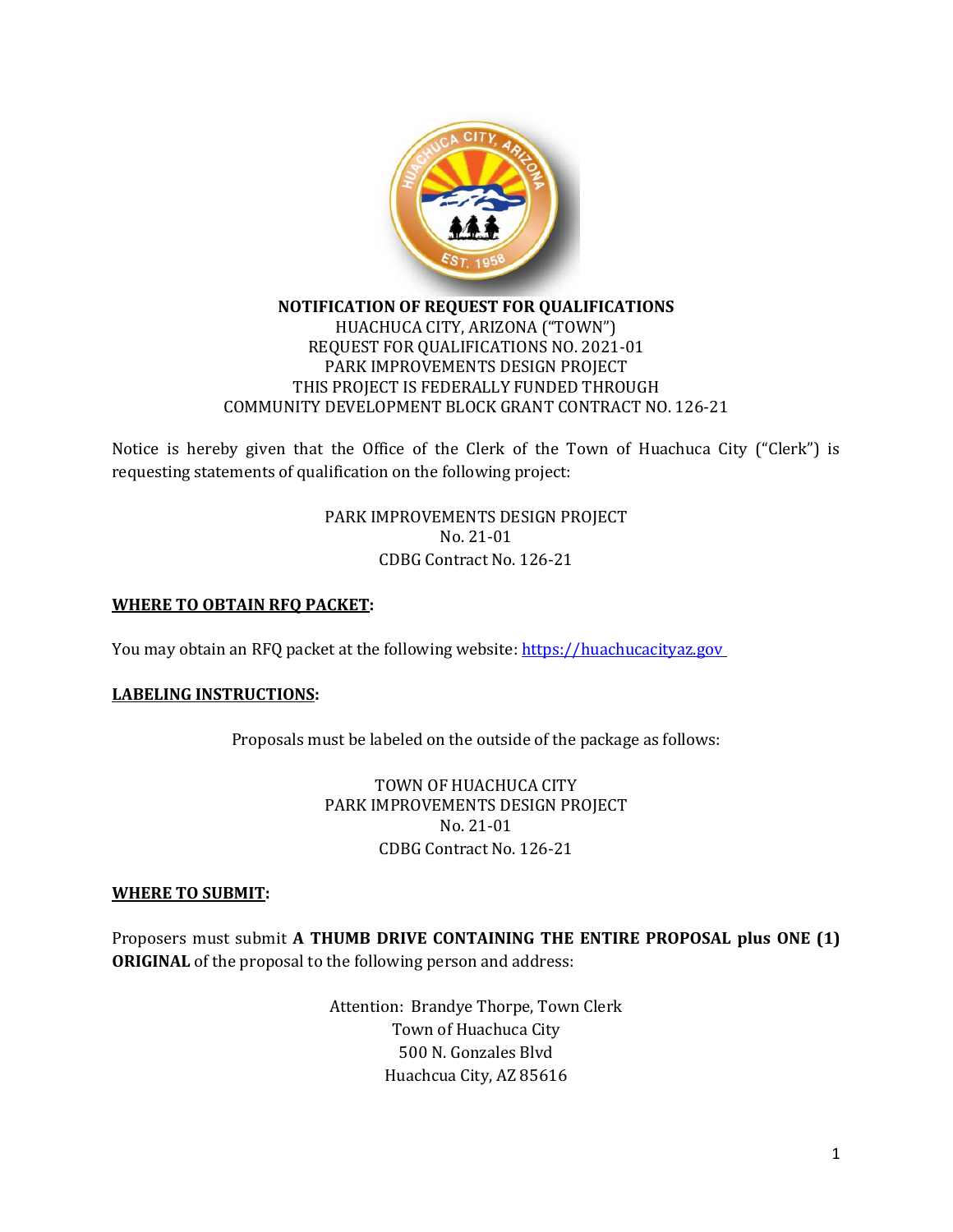Proposers are responsible for their timely submission and should direct their couriers or package delivery companies (e.g., UPS, FedEx, etc.) to deliver to the Town Clerk ("Clerk"). Proposers are responsible for ensuring their submissions are received by the Clerk on or before the Submittal Deadline. No oral, telegraphic, electronic, facsimile, or telephonic bids or modifications will be considered unless specified in the solicitation document. Submissions that are mailed to an incorrect address or received after the Submittal Deadline will be returned unopened to the sender and will not be considered for an award of contract. The governing time for the Submittal Deadline is Arizona Time.

## **PRE-PROPOSAL CONFERENCE:**

A MANDATORY pre-proposal conference will be held at 10:00 a.m. on Wednesday, June 16, 2021 at Town Hall, 500 N. Gonzales Blvd in Huachuca City, Arizona. For further information, contact Brandye Thorpe at **bthorpe2@huachucacityaz.gov.** 

#### **DEADLINE TO SUBMIT:**

Proposals must be submitted on or before **Wednesday, June 30, 2021, 2021 2:00 P.M. (ARIZONA TIME)**.

## **DEADLINE TO SUBMIT QUESTIONS:**

Any questions about this RFQ must be e-mailed on or before **Wednesday, June 23, 2021 BY 5:00 P.M. (ARIZONA TIME)** to the following person:

> Brandye Thorpe, Town Clerk Town of Huachuca City [bthorpe2@huachucacityaz.gov](mailto:bthorpe2@huachucacityaz.gov)

It is the sole responsibility of the proposer to comply with any and all addenda issued and posted at the above website during this action. Small business enterprises and disadvantaged business firms are encouraged to participate.

Published: *Sierra Vista Herald*, May 28 and June 4, 2021.

## **SECTION 1: PROJECT DESCRIPTION/SCOPE OF WORK**

In accordance with the Town of Huachuca City's procurement regulations and Federal Grant requirements, the Town is soliciting professional architects to provide design and construction management for improvements to public parks throughout the Town. The Town of Huachuca City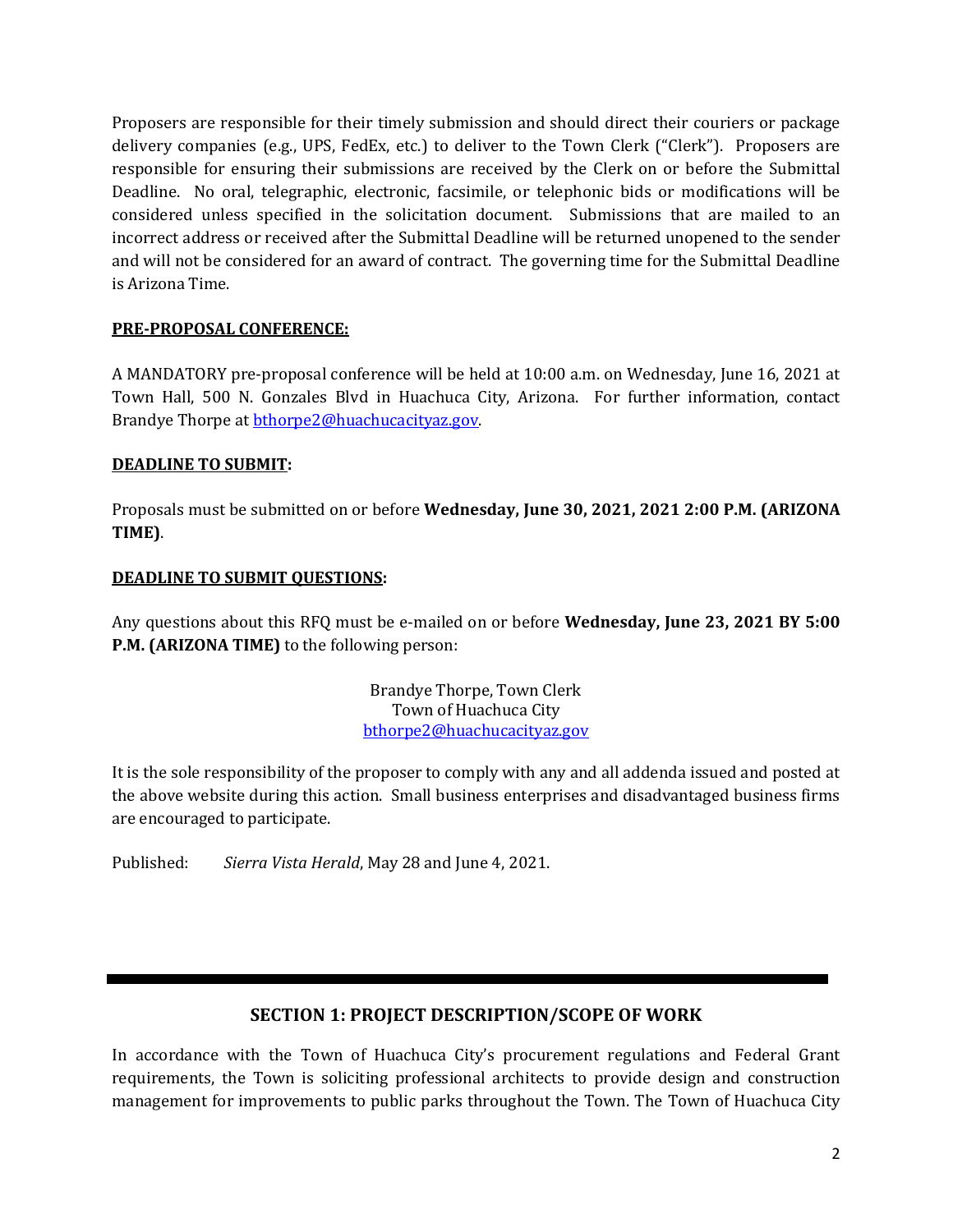has been awarded a Community Development Block Grant (CDBG) through the State of Arizona Department of Housing (ADOH) funded by the U.S. Department of Housing and Urban Development (HUD) for this work.

To be considered, Respondents to this RFQ must visit the site. A MANDATORY pre-proposal conference will be held at 10:00 a.m. on Wednesday, June 16, 2021 at Town Hall, 500 N. Gonzales Blvd in Huachuca City. The Town of Huachuca City will not assume responsibility for any understanding or representations concerning conditions made by any of its officers or agents before the execution of the Contract unless included in this Request for Qualification, the specifications, or related documents.

#### **PROJECT DESCRIPTION**

The project will include the design and construction management of improvements to public parks including a basketball court, skate park improvements, electrical upgrades, water fountains, landscaping (plants and sod), landscaping irrigation systems including a baseball field, repairs to restrooms, outdoor tables, concrete pads, signage, playground equipment, grills, an exercise station, and a bandstand.

## **SCOPE OF WORK**

- A. The ARCHITECT shall provide all of the materials and services required by this Contract in accordance with recognized professional standards, and in a competent and acceptable form and manner including:
- B. Provide all professional and basic services necessary to prepare all preliminary and final design plans, specifications, cost estimates and bid documents, including but not limited to: design, all surveying as needed, and documentation of existing conditions as needed. Firm is to assure and provide all components required to fully design and construct this project, including any alternative recommendations, cost estimates, and construction coordination as needed to complete the project. Firm is to be in compliance with all local, county, state and federal codes and requirements. All construction must comply with current ADA regulations and guidelines.
- C. Prepare construction documents for review and approval by the TOWN prior to execution.
- D. Assist SEAGO in preparing a Construction Bid Package in compliance with all CDBG and Federal Labor Standards requirements and bid specifications.
- E. Participate in pre-bid and pre-construction conferences.
- F. Respond to contractor's questions during the bid period.
- G. Review all construction bids and recommend the lowest, most responsive bid for construction.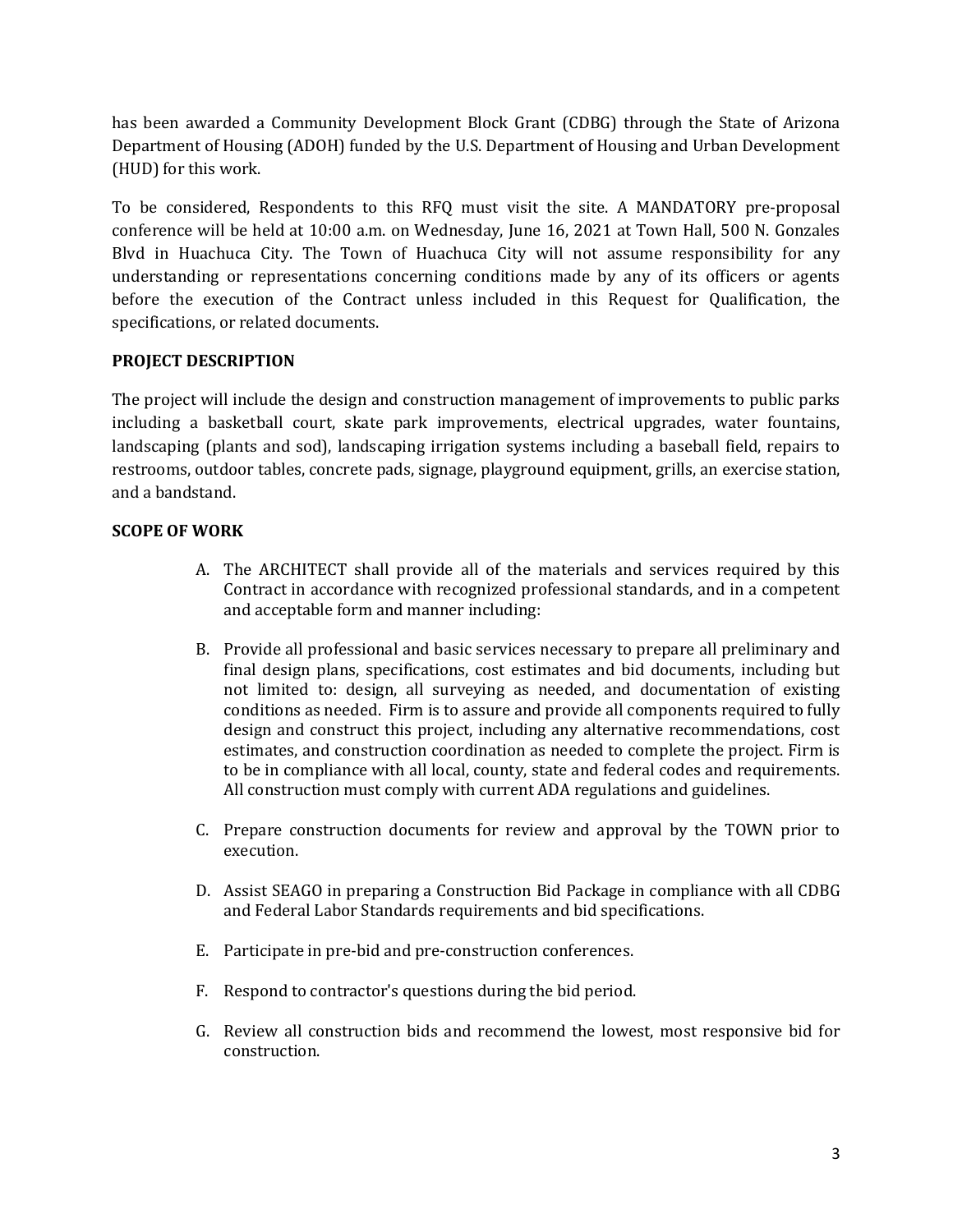- H. Oversee obtaining all required permits from the appropriate local, county, state and federal agencies.
- I. Interpret plans and specifications to contractor during construction.
- J. Review and authorize progress payments to the contractor in accordance with the construction contract, and in coordination with SEAGO.
- K. Review and process contractor change orders and submit to the TOWN for approval.
- L. Provide advice and consultation to the TOWN and its designees during the life of the Contract and during construction, including but not limited to attending committee meetings, Town Council meetings and site inspections, as needed or requested.
- M. Provide interim and final construction "walk-through" inspections of contractor's work in order to ensure construction according to specifications.
- N. Upon completion of the work, provide written confirmation that the work has been completed as required by the plans and that all conditions have been met for the release of any retention.
- O. Upon completion of the work, provide "before" and "after" project photos to SEAGO and the TOWN.
- P. Ensure 2 full sets of hard copy as well as 2 electronic copies of "AS BUILT" plans are submitted to the TOWN.
- Q. The TOWN, through SEAGO, shall be responsible for producing the following items:
	- i. Prepare the advertisement for contract bid, have the advertisement published, and promote the project to contractors.
	- ii. Include required CDBG forms for inclusion in the bid package.
	- iii. Maintain and update the bid register as needed during bidding process.
	- iv. Prepare construction contracts and documents for review and approval by the TOWN prior to execution.

#### **SECTION 2: SUBMITTAL REQUIREMENTS**

#### **RFQ REQUIREMENTS**

Submit one (1) original and one (1) copy of the following: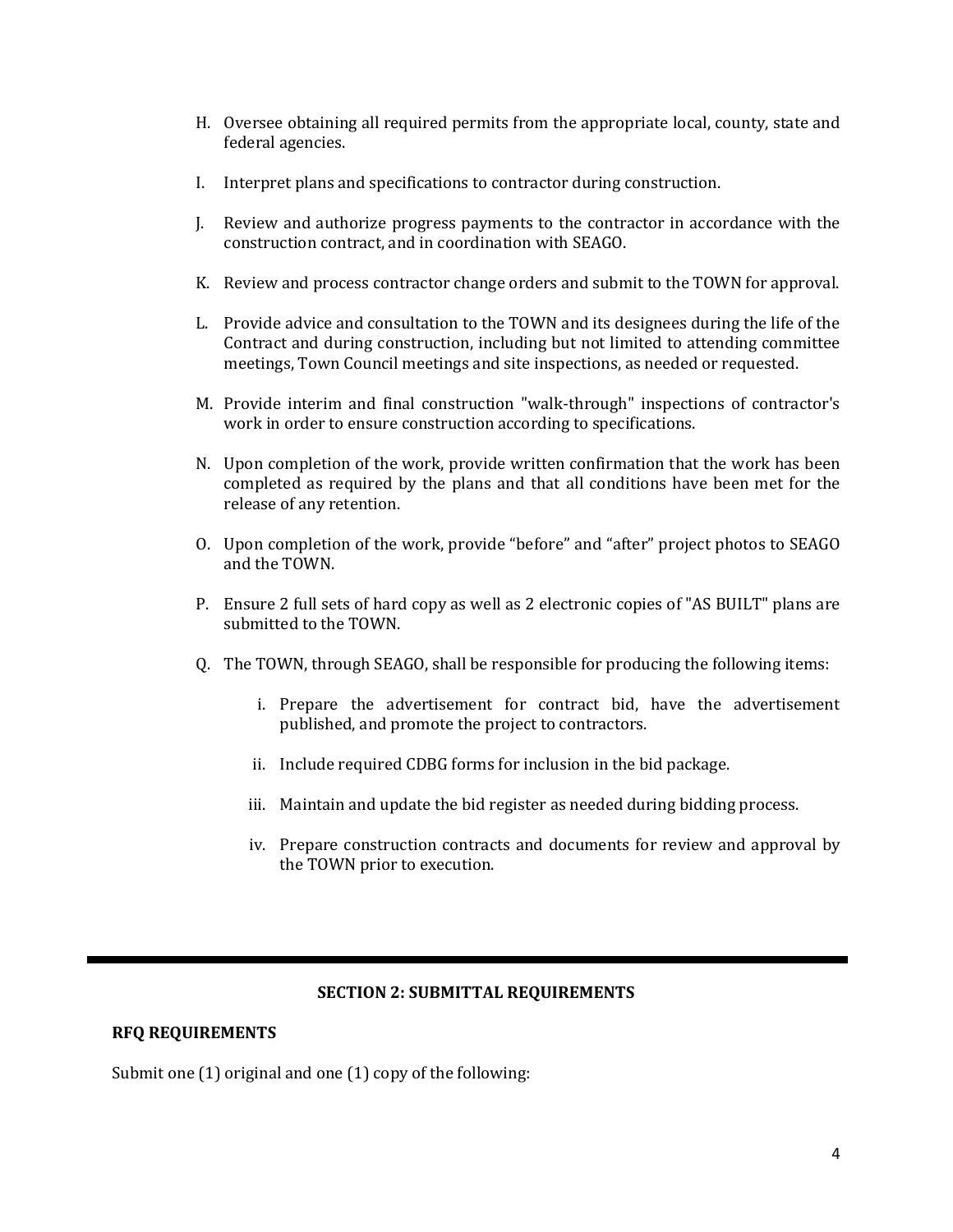- A. Cover Letter: One (1) page introduction including the assurance that minimum insurance requirements will be met.
- B. Executive Summary: A one  $(1)$  or two  $(2)$  page summary including:<br>i.e. Oualifications of the individual or firm.
	- i. Qualifications of the individual or firm.<br>ii. Project manager and his/her experience
	- ii. Project manager and his/her experience<br>iii. Project timeline, specifically including
	- Project timeline, specifically including when the team can start the project, project progress, and a completion date. The timeline of the successful proposal will be incorporated into the negotiated contract.
- C. Statement of Qualifications:
	- i. Experience in working with federally funded projects.
	- ii. Contract/construction management experience to include federal contracts.
- D. Previous Experience: One (1) or two (2) pages containing:
	- i. A list of past clients including local governments and similar projects. Information should include, at a minimum:
		- Name of project and location
		- Owner/client's name
		- Owner/client's address
		- Contact name and phone number
		- Contract award date and contract completion date.

## **DO NOT INCLUDE COST INFORMATION IN SUBMITTAL**

Selection will be based on qualifications. Negotiations of contract prices will occur only after the selection of the top firm is made.

#### **RESPONSE TO SCOPE OF WORK**

Describe the tasks to be completed under each item list in the Scope of Work section of the RFQ.

#### **COST OF SUBMITTAL BORNE BY RESPONDENTS**

The cost incurred by Respondents in preparing the RFQ or incurred in any manner in responding to the RFQ may not be charged to the TOWN.

## **PRE-PROPOSAL CONFERENCE**

At 10:00 a.m. on Wednesday, June  $16<sup>th</sup>$ , 2021, The TOWN will host a MANDATORY preproposal conference, which will include a tour of the parks to be improved. The Conference will be held at Huachuca City Town Hall, 500 N. Gonzales Boulevard in Huachuca City.

#### **SECTION 3: FEDERALLY FUNDED STATEMENT**

#### **FEDERAL FUND USAGE**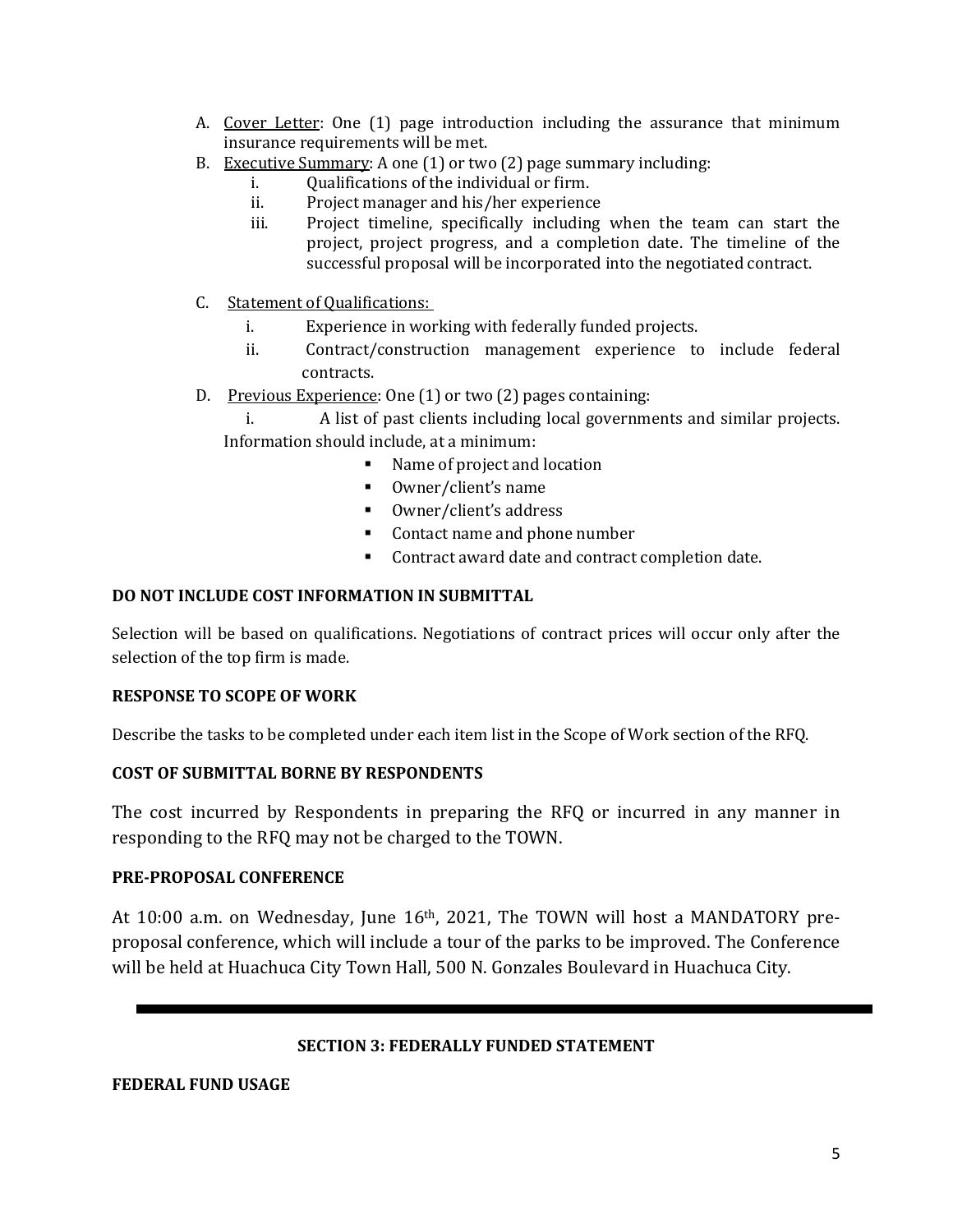Respondents to this RFQ are hereby notified that federal funds are being used to assist in the construction of this project and, accordingly, all construction will be required to comply with all applicable federal laws, including, but not limited to, the Copeland "Anti-Kickback" Act (18 U.S.C. 874) as supplemented by the Department of Labor regulations (29 CFR, Part 3). In addition, all wages paid for the construction phase of this activity must be in compliance with the Davis-Bacon wage rate determination for this project. The TOWN, as assisted by SEAGO, will monitor for compliance with these regulations and Acts. The ARCHITECT and all sub-contractors shall comply with any state or local EEO requirements where and if applicable, to this project.

## **SECTION 4: PROCESS FOR EVALUATING QUALIFICATIONS**

#### **SELECTION PROCESS**

#### **Objective**

It is the Town's intention to solicit Submittals from potentially qualified Firms; to evaluate their Submittals; and to award a contract to the Firm whose Submittal is determined to serve the best interests of the Town of Huachuca City.

## Evaluation and Recommendation:

An evaluation committee, consisting of Town staff or designee, will review and evaluate all qualified Submittals received by the submittal date as set forth in this RFQ, or as amended by addenda. The Town reserves the right to request additional information and clarification of any information submitted, including any omission from the original Submittal. After receipt of the Submittals, the Town will rank the eligibility of each Submittal to be considered. All Submittals will be treated equally with regard to this item. Based on its review, the committee will prepare a tabulation of all firms, indicating the top three (3) scoring firms.

In order to achieve maximum scores, Firms must demonstrate to the Town's Evaluation Team that they are fully qualified to provide the services required by this RFQ. Fully qualified Submittals will have the qualifications (e.g. financial resources, expertise and skills) and documented, successful, and relevant experience necessary to meet the requirements of the RFQ.

The Request for Qualifications (RFQs) submitted will be reviewed and ranked by the Selection Committee using the following selection criteria: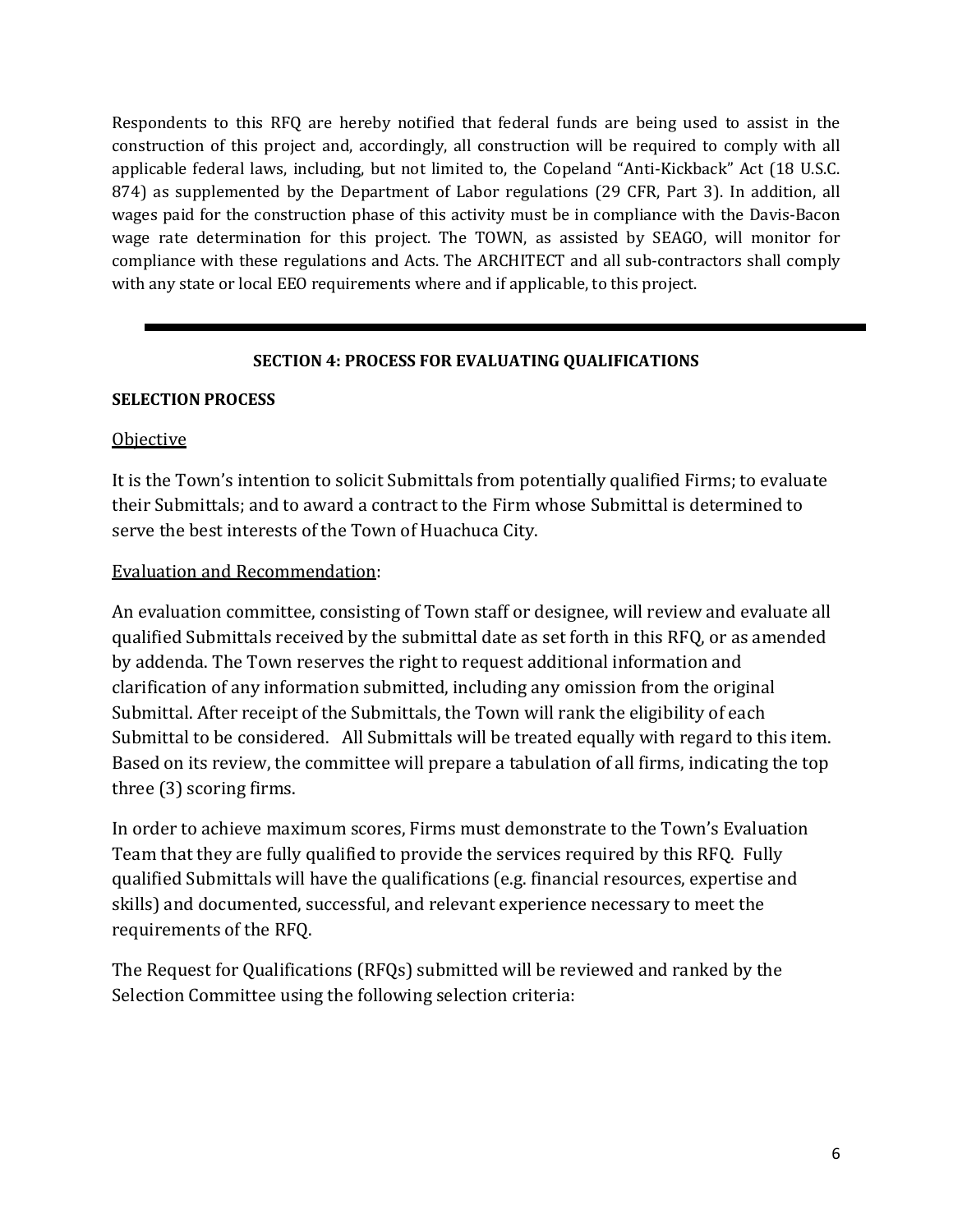| a. Demonstrated success within the last 10 years in design work for public<br>park improvements. (Minimum 3 completed projects).                                                                                  | 20% |
|-------------------------------------------------------------------------------------------------------------------------------------------------------------------------------------------------------------------|-----|
| b. Recent experience in permitting, bid preparation, and bid analysis<br>support of public park improvements or other public infrastructure<br>improvements. (Minimum 3 completed projects in the last 10 years.) | 20% |
| c. Previous experience with federally funded projects, Community                                                                                                                                                  | 25% |
| Development Block Grants, and Federal Labor Standards/Davis-Bacon Act.                                                                                                                                            |     |
| d. Current workload and ability to meet project schedules or deadlines.                                                                                                                                           | 20% |
| e. References from past clients.                                                                                                                                                                                  | 15% |

The Selection Committee may invite two (2) or more Respondents to attend an interview. Respondents will be contacted to schedule a time and location for the interview, or hold it remotely. The Selection Committee will evaluate and rank firms accordingly. Final rankings will be forwarded to the Town Council for consideration. The firm selected will be asked to negotiate a final scope of work and price and to develop a contract. Should negotiations fail to result in the development of a contract, the next highest ranking firm will be offered the opportunity to continue the process. This method may continue until an agreement is reached and a contract negotiated.

## **CONTRACT EXECUTION**

Contingent upon successful negotiations with the selected Firm, the Town of Huachuca City will transmit to the Firm copies of the actual Contract for execution. The Firm agrees to deliver three (3) duly executed Contracts to the Town within THIRTY (30) calendar days from the date of receipt of said notice and Contracts. Upon receipt of the executed Contract from the Firm, the Town will seek authorization from the Town Council to execute the Contract within thirty (30) calendar days. The Contract shall have no force or effect on the Town unless and until it is approved by formal action of the Town Council.

## **PROTEST PROCEDURE**

Protests shall be submitted in writing to Brandye Thorpe, Town Clerk, Town of Huachuca City, 500 N. Gonzales Blvd., Huachuca City, AZ 85616 within seventy-two (72) hours of notification award. Protests must contain at a minimum, the name, address, and telephone number of the protester; the signature of the protestor or its representative and evidence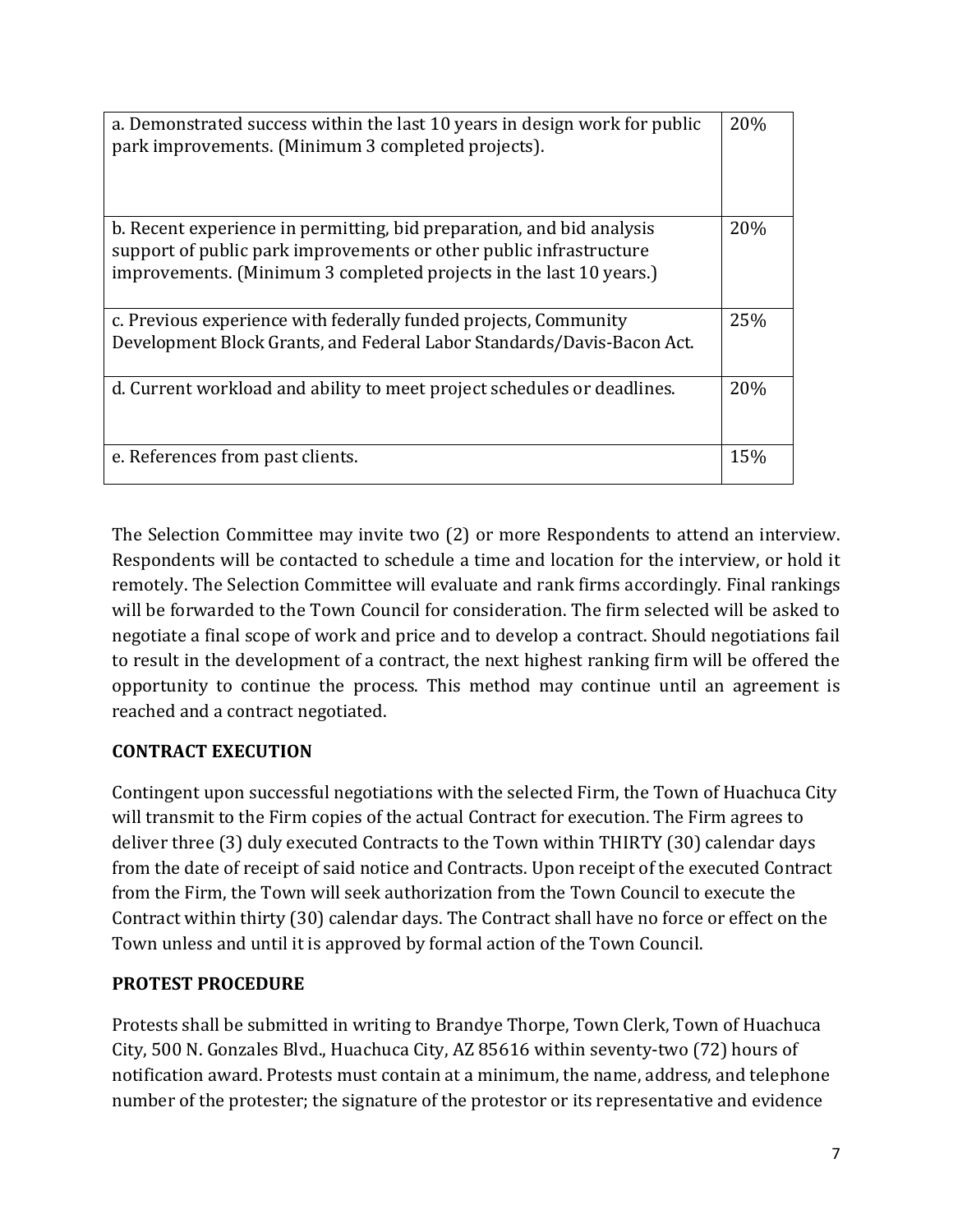of authority to sign; a detailed statement of the legal and factual grounds of the protest including copies of relevant data; and the form of relief requested. Within three (3) business days of receipts, and after consultation with legal counsel, ADOH or others, the TOWN will respond to the protest.

## **SECTION 5: REJECTION OF SUBMITTALS**

## **REJECTION OF SUBMITTALS**

The RFQ shall in no manner be construed as a commitment on the part of the Town to award a contract. The Town of Huachuca City reserves the right to reject any or all submittals; to waive minor irregularities in the RFQ process or in the responses thereto; to re-advertise this RFQ; to postpone or cancel this process; and to change or modify the RFQ schedule at any time.

Additionally, any of the following causes may be considered as sufficient reason for disqualification and/or rejection of a prospective applicant's submittal:

- a. Submission of more than one (1) submittal by an individual, firm, partnership, or corporation under the same or different names.
- b. Submission of an incomplete submittal.
- c. Firm's failure to satisfactorily perform any present or previous obligation to the Town.
- d. Failure to attend the mandatory pre-proposal conference.
- e. Any other conduct or circumstance that by law requires rejection of a submittal.

## **SECTION 6: RFQ SCHEDULE**

## **DEADLINE FOR RECEIVING SUBMITTALS and SCHEDULE FOR AWARD DECISION**

RFQ Published May 28, 2021

Pre-Proposal Conference (Mandatory): June 16, 2021 at 10:00 a.m.

Deadline for Receiving Submittals June 30, 2021 at 2:00 p.m.

Interview Firms Week of July 12th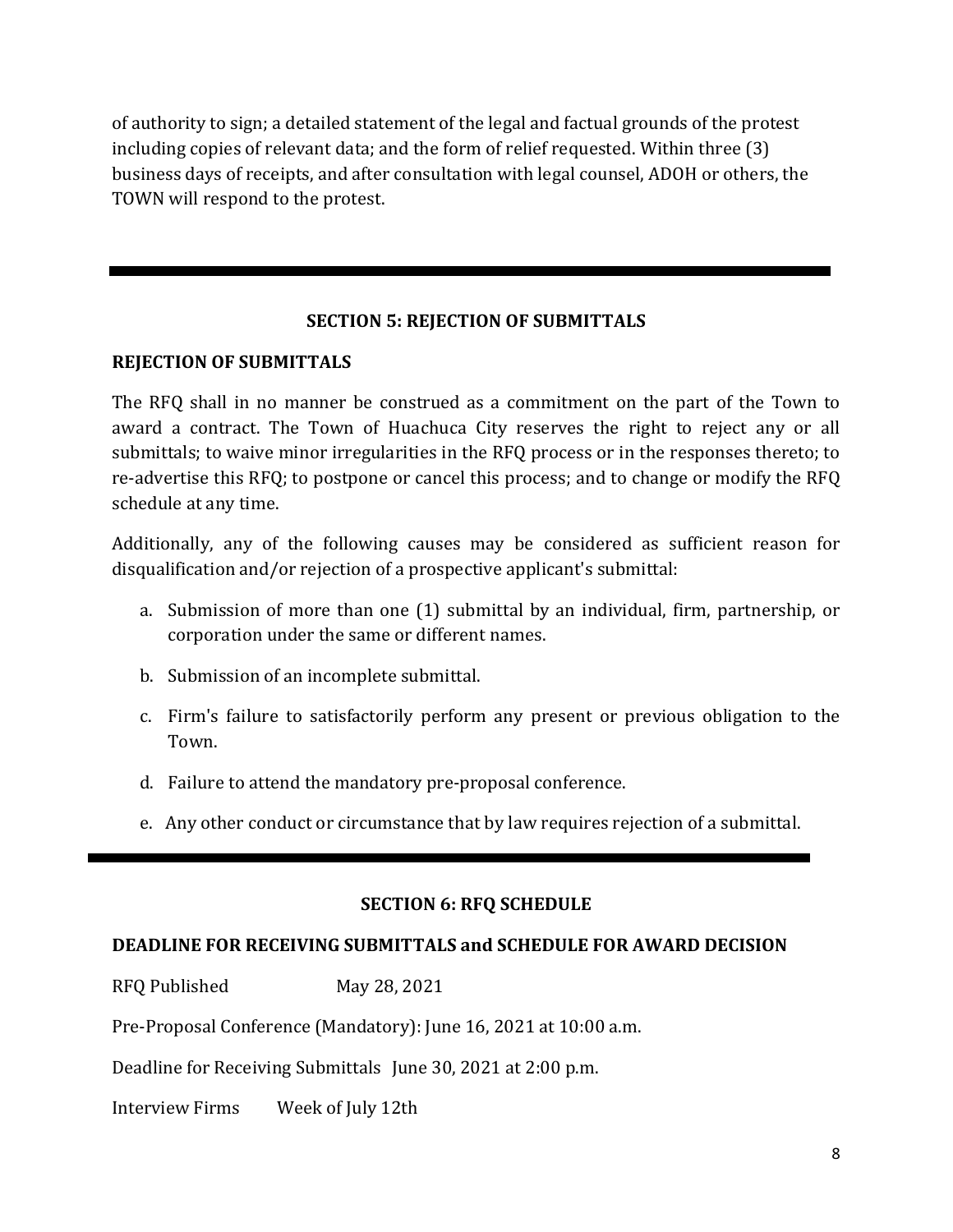Select One Firm Week of July 12th

Approval of Contract by Huachuca City Town Council (to be determined)

The Schedule above is provided for reference only. The Town reserves the right to amend the schedule above as deemed necessary or appropriate by the Town staff.

All Respondents will be notified of whether or not they were selected for this project within thirty (30) days after the close of the RFQ period.

## **SECTION 7: CERTIFICATIONS**

#### **CERTIFICATIONS**

The certifications in this section are required and must be submitted with your submittal. In addition, the **Certifications Submittal Form** must be submitted with your submittal. The signatures on the **Certifications Submittal Form** must be original signatures by the appropriate officer of the firm or in the event of a sole proprietorship or partnership, by the proprietor or the general partner.

**CIVIL RIGHTS**: the undersigned is fully aware that this contract is wholly or partially federally funded, and further, agrees to abide by the:

CIVIL RIGHTS ACT OF 1964, TITLE VI, as amended, that provides that no person on the basis of Race, Color, or National Origin shall be excluded from participation, denied program benefits or subjected to discrimination.

AND, CIVIL RIGHTS ACT OF 1968, TITLE VIII, as amended will not discriminate in housing on the basis of Race, Color, Religion, Sex, or National Origin.

AND, REHABILITAION ACT OF 1973, SECTION 503, as amended, which prohibits discrimination against individuals with disabilities and requires government contractors to take affirmative action to employ and advance in employment qualified individuals with disabilities.

AND, HOUSING AND COMMUNITY DEVELOPMENT ACT OF1974, SECTION 109, as amended, that no person shall be excluded from participation (including employment), denied program benefits or subjected to discrimination on the basis pf Race. Color, National Origin, Sex, Age, Religion, and Disability under any program or activity funded in whole or part under Title I (CDBG) of the Act.

AND, AGE DISCRIMINATION ACT OF 1975, as amended, that no person shall be excluded from participation, denied program benefits or subjected to discrimination on the basis of age under any program or activity receiving federal funds.

AND, AMERICANS WITH DISABILITIES ACT OF 1990, as amended, that no covered entity shall discriminate against a qualified individual on the basis of disability in regard to job application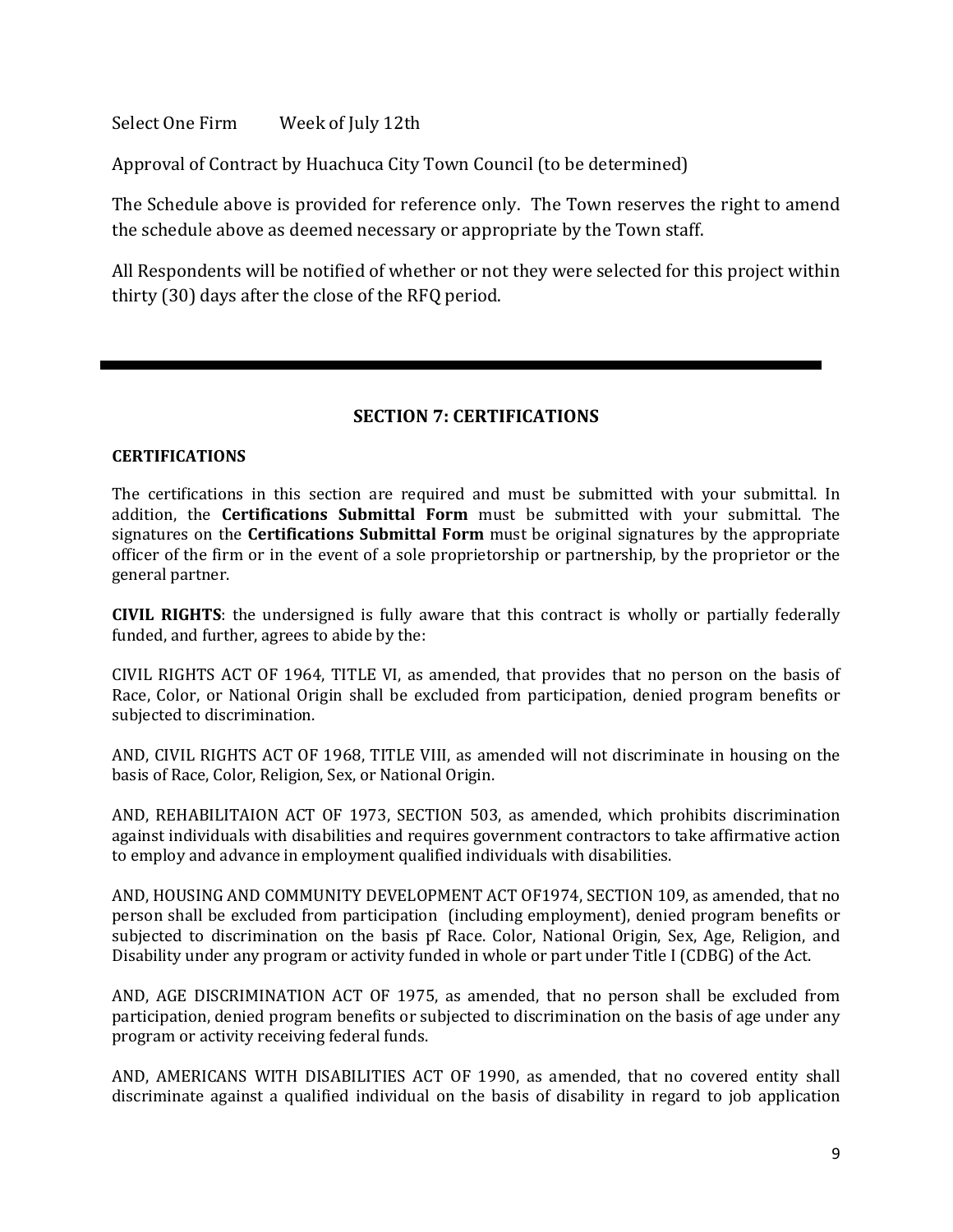procedures, the hiring, advancement or discharge of employees, employee compensation, job training and other terms, conditions and privileges of employment.

AND, EXECUTIVE ORDER 11063, that no person shall, on the basis of Race, Color, Religion, Sex or National Origin, be discriminated against in housing and related facilities provided with federal assistance or lending practices with respect to residential property when such practices are connected with loans insured or guaranteed by the federal government.

AND, EXECUTIVE ORDER 11246, as amended, that no person shall be discriminated against, on the basis of Race, Color, Religion, Sex, Sexual Orientation, Gender Identity or National Origin, in any phase of employment during the performance of federal or federally assisted construction contracts awarded to contractors or subcontractors who do over \$10,000 in government business in one (1) year.

**EQUAL EMPLOYMENT OPPORTUNITY**: during the performance of the contract, the contractor agrees as follows:

- The contractor will not discriminate against any employee or applicant for employment because of race, color, religion, sex, sexual orientation, gender identity, or national origin. The contractor will take affirmative action to ensure that applicants are employed and that employees are treated during employment, without regard to their race, color, religion, sex, sexual orientation, gender identity or national origin. Such action shall include, but not be limited to, the following: employment, upgrading, demotion or transfer; recruitment or recruitment advertising; layoff or termination; rates of pay or other forms of compensation; and selection for training, including apprenticeship. The contractor agrees to post in conspicuous places, available to employees and applicants for employment, notices to be provided by the contracting officer setting forth the provisions of this nondisclosure clause.
- The contractor will, in all solicitations or advancements for employees placed by or on behalf of the contractor, state that all qualified applicants will receive consideration for employment without regard to race, color, religion, sex, sexual orientation, gender identity or national origin.
- The contractor will not discharge or in any manner discriminate against any employee or applicant for employment because such employee or applicant has inquired about, discussed, or disclosed the compensation of the employee or applicant or another employee or applicant. This provision shall not apply to instances in which an employee who has access to the compensation information of other employees or applicants as a part of such employee's essential job functions discloses the compensation of such other employees or applicants to individuals who do not otherwise have access to such information, unless such disclosure is in response to a formal complaint or charge, in furtherance of an investigation, proceeding, hearing or action, including an investigation conducted by the employer, or is consistent with the contractor's legal duty to furnish information.
- The contractor will send to each labor union or representative of workers with which he has a collective bargaining agreement or other contract or understanding, a notice, to be provided by the agency contracting officer, advising the labor union or workers' representative of the contractor's commitments under Section 202 of Executive Order No.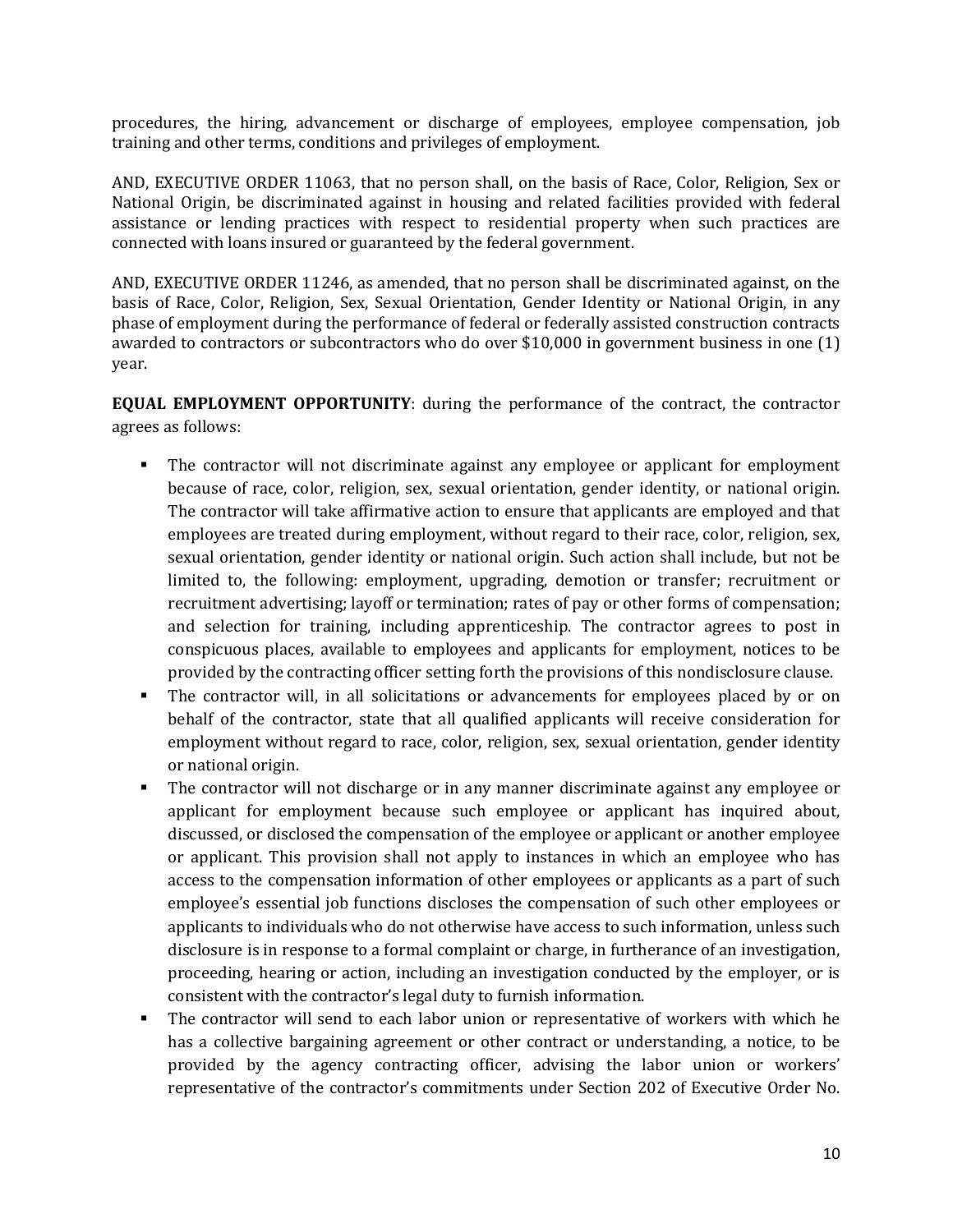11246 of September 24, 1965, and shall post copies of notice in conspicuous places available to employees and applicants for employment.

- The contractor will comply with all provisions of Executive Order No. 11246 of September 24, 1965, and of the rules, regulations, and relevant orders of the Secretary of Labor.
- The contractor will furnish all information and reports required by Executive Order No. 11246 of September 24, 1965, and by the rules, regulations, and orders of the Secretary of Labor, or pursuant thereto, and will permit access to his books, records, and accounts by the contracting agency and the Secretary of Labor for purposes of investigation to ascertain compliance with the rules, regulations, and orders.
- In the event of the contractor's noncompliance with the nondiscrimination clauses of this contract or with any of such rules, regulations, or orders, this contract may be cancelled, terminated, or suspended in whole or in part and the contractor may be declared ineligible for further Government contracts in accordance with procedures authorized in Executive Order No. 11246 of Sept. 24, 2965 and such other sanctions may be imposed and remedies invoked as provided in Executive Order No. 11246 of September 24, 1065, or by rule, regulation, or order of the Secretary of Labor, or as otherwise provided by law.
- The contractor will include the provisions of paragraphs (1) through (8) in every subcontract or purchase order unless exempted by rules, regulations, or orders of the Secretary of Labor issued pursuant to Section 204 of Executive Order No. 11246 of September 24, 1965, so that such provisions will be binding upon each subcontractor or vendor. The contractor will take such action with respect to any subcontract or purchase order as may be directed by the Secretary of Labor as a means of enforcing such provisions including sanctions for noncompliance: Provided, however, that in the event the contractor becomes involved in, or is threatened with litigation with a subcontractor or vendor as a result of such direction, the contractor may request the United States to enter into such litigation to protect the interests of the United States.

## **EQUAL OPPORTUNITY FOR WORKERS WITH DISABILITIES-SECTION 503 (if contract is \$10,000 or over)**

- The Contractor will not discriminate against any employee or applicant for employment because of physical or mental disability in regard to any position for which the employee or applicant for employment is qualified. The Contractor agrees to take affirmative action to employ and advance in employment individuals with disabilities, and to treat qualified individuals without discrimination on the basis of their physical or mental disability in all employment practices including the following:
	- a. Recruitment, advertising and job application procedures;
	- b. Hiring, upgrading, promotion, award of tenure, demotion, transfer, layoff, termination, right of return from layoff and rehiring;
	- c. Rates of pay or any other form of compensation and changes in compensation;
	- d. Job assignments, job classifications, organizational structures, position descriptions, lines of progression and seniority lists;
	- e. Leaves of absence, sick leave or any other leave;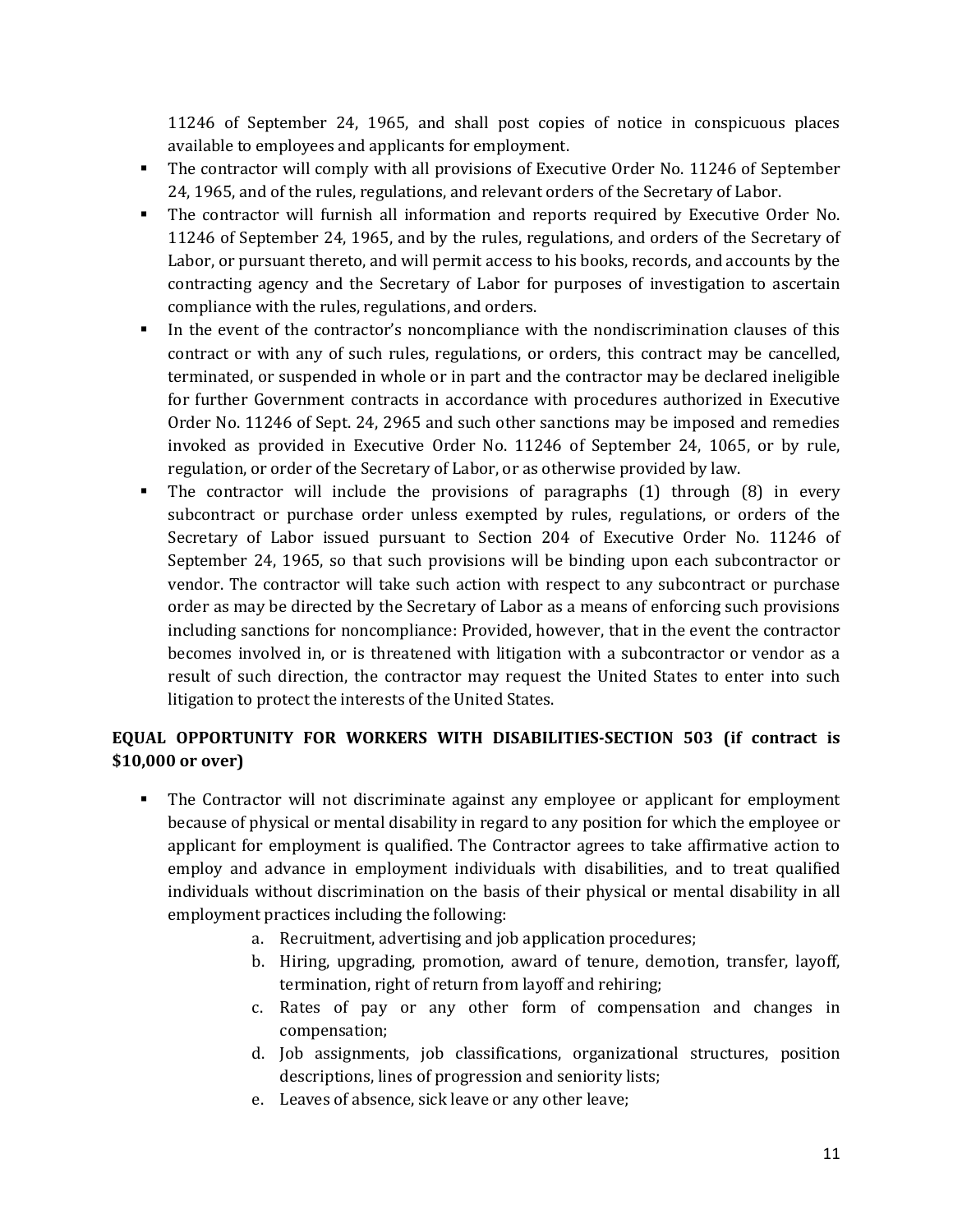- f. Selection and financial support for training including apprenticeship, professional meetings, conferences and other activities and selection for leaves of absence to pursue training.
- g. Activities sponsored by the contractor including social or recreational programs; and
- h. Any other term, condition or privilege of employment.
- The Contractor agrees to comply with the rules, regulations and relevant orders of the Secretary of Labor issued pursuant to the Act.
- In the event of the Contractor's non-compliance with the requirements of this clause, actions for non-compliance may be taken in accordance with the rules, regulations and relevant orders of the Secretary of Labor issued pursuant to the Act.
- The Contractor agrees to post in conspicuous places, available to employees, and applicants for employment, notices in a form to be prescribed by the Director, Office of Federal Contract Compliance Programs, provided by or through the contracting officer. Such notices shall state the rights of applicants and employees as well as the Contractor's obligations under the law to take affirmative action to employ and advance in employment qualified employees and applicants with disabilities. The Contractor must ensure that applicants or employees with disabilities are provided the notice in a form that is accessible and understandable to the individual applicant or employee (i.e. providing Braille or large print versions of the notice or posting a copy of the notice at a lower height for easy viewing by a person using a wheelchair). With respect to employees who do not work at a physical location of the Contractor, a Contractor will satisfy its posting obligations by posting such notices in an electronic format, provided that the Contractor provides computers, or access to computers that can access the electronic posting, to such employees or the Contractor has actual knowledge that such employees otherwise are able to access the electronically posted notices. Electronic notices for employees must be posted in a conspicuous location and format on the company's intranet or sent by electronic mail to employees. An electronic posting must be used by the Contractor to notify job applicants of their rights if the Contractor utilizes an electronic application process. Such electronic applicant notice must be conspicuously stored with, or as part of, the electronic application.
- The Contractor will notify each labor union or representative of workers with which it has a collective bargaining agreement or other contract understanding that the Contractor is bound by the terms of Section 503 of Rehabilitation Act of 1973, as amended, and is committed to take affirmative action to employ and advance in employment and shall not discriminate against individuals with physical or mental disabilities.
- The Contractor must include the provisions of this clause in every subcontract or purchase in excess of \$10,000 unless exempted by rules, regulations, or orders of the Secretary issued pursuant to Section 503 of the Act, as amended, so that such provisions will be binding upon each subcontractor or vendor. The Contractor will take such action with respect to any subcontract or purchase order as the Director of the Office of Federal Contract Compliance Programs may direct to enforce such provisions, including action for non-compliance.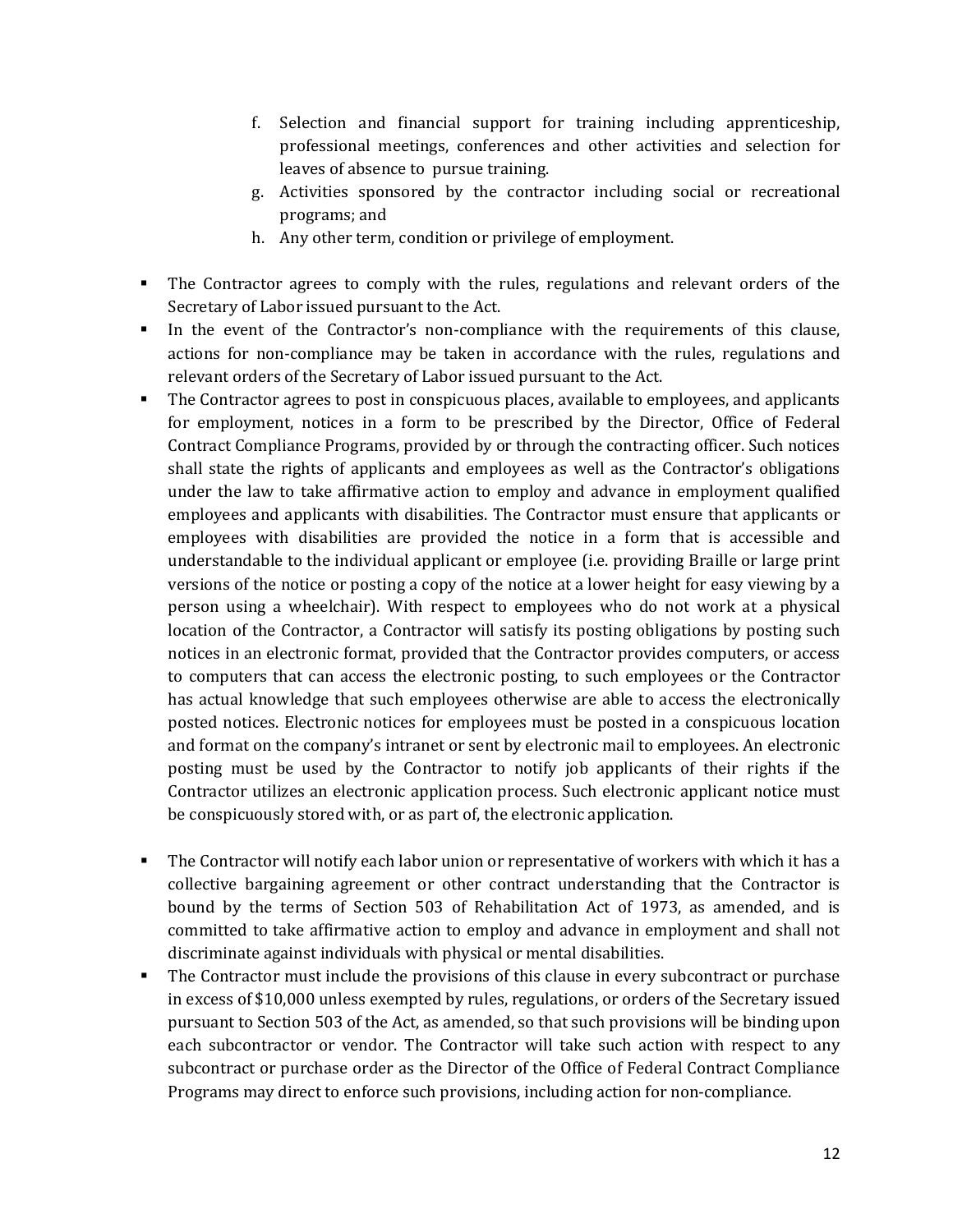The Contractor must, in all solicitations or advertisements for employees placed by or on behalf of the Contractor, state that all qualified applicants will receive consideration for employment and will not be discriminated against on the basis of disability.

#### **PROCUREMENT OF RECOVERED MATERIALS**

The undersigned is fully aware that this contract is wholly or partially federally funded and further by submission of this bid certifies that they will adhere to the requirements and specifications as outlined by the EPA at 40 CFR Part 247, Comprehensive Procurement Guideline for Products Containing Recovered Materials.

## **ACCESS TO RECORDS AND RECORDS RETENTION**

The undersigned certifies, to the best of his or her knowledge and belief that:

- The individual, sole proprietor, partnership, corporation and/or association agrees to permit the Town of Huachuca City, Southeastern Arizona Governments Organization (SEAGO), State of Arizona Department of Housing (ADOH), U.S. Department of Housing and Urban Development (ADOH), and the Office of the Inspector General and/or their designated representatives to have access to all records for review, monitoring, and audit during normal working hours.
- The individual, sole proprietor, partnership, corporation and/or association agrees to retain all records for at least three (3) years following the grant contract closeout between HUD and ADOH or the resolution of all audit findings, whichever is later.

## **CONFLICT OF INTEREST**

The undersigned is fully aware that this contract is wholly or partially federally funded and further, by submission of the bid or proposal that the individual or firm certifies that:

- There is no substantial interest, as defined by Arizona Revised Statute §§38-503 through 505, with any public official, employee, agency, commission or committee with the Town of Huachuca City.
- Any substantial interest, as defined by Arizona Revised Statute §§38-503 through 505, with any public official, employee, agency, commission or committee (including members of their immediate family) with the Town of Huachuca City that develops at any time during this contract will be immediately disclosed to the Town of Huachuca City.

#### **ANTI-LOBBYING**

The undersigned certifies, to the best of his or her knowledge and belief, that:

 No federal appropriated funds have been paid or will be paid, by or on behalf of the undersigned, to any person for influencing or attempting to influence an officer or employee of any agency, a Member of Congress, an officer or employee of Congress or an employee of a Member of Congress in connection with the awarding of any federal contract, the making of any federal grant, the making of any federal loan, the entering into any cooperative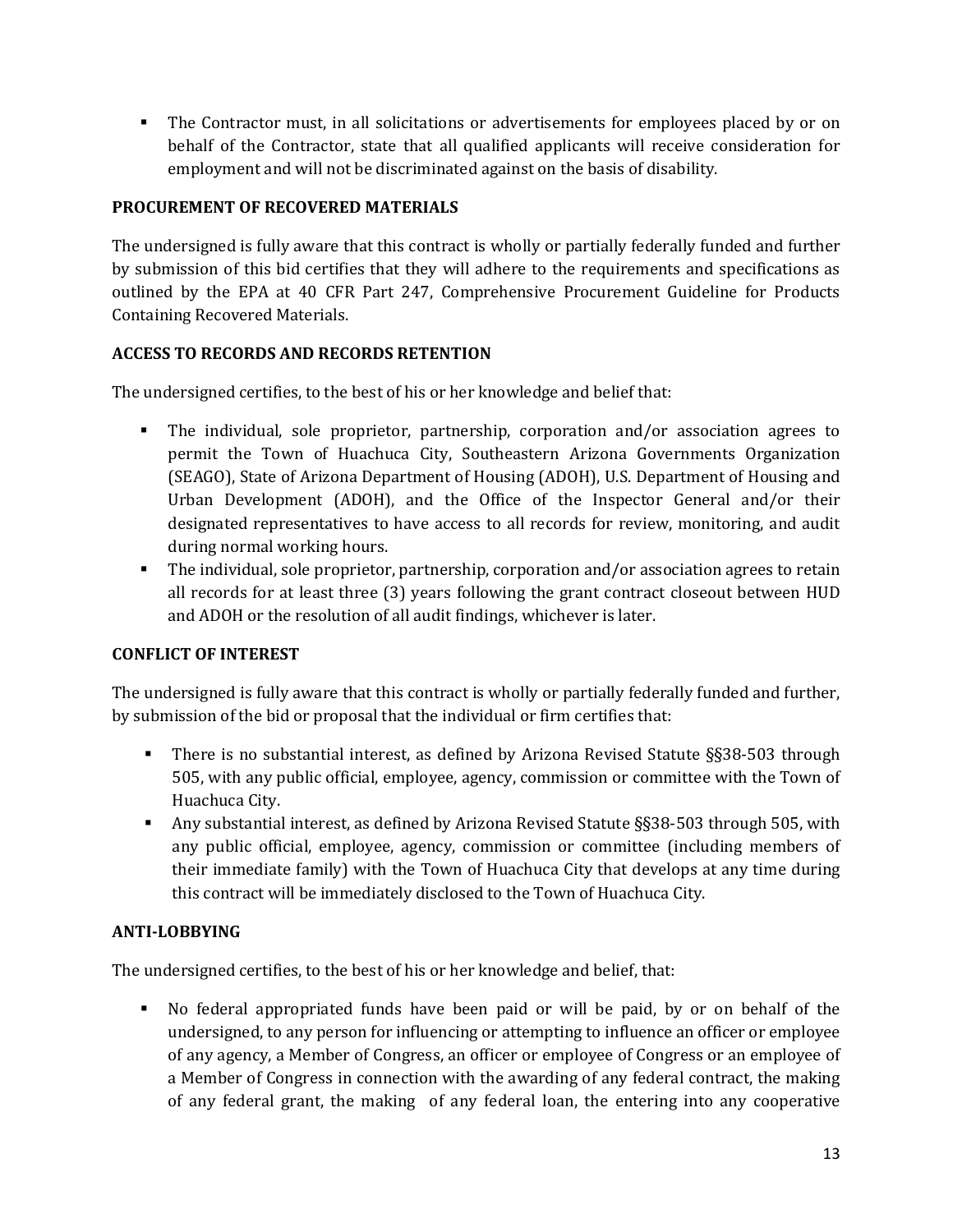agreement and the extension, continuation, renewal, amendment or modification of any federal contract, grant, loan, or cooperative agreement.

- If any funds other than federal appropriated funds have been paid or will be paid to any person for influencing or attempting to influence an officer or employee of any agency, a Member of Congress, an officer or employee of Congress, or an employee of a Member of Congress in connection with this federal contract, grant, loan, or cooperative agreement, the undersigned shall complete and submit Standard Form-LLL, "Disclosure Form to Report Lobbying," in accordance with its instructions.
- The undersigned shall require that the language of this Certification be included in the award documents for all sub-awards to all tiers (including subcontracts, sub-grants and contracts under grants, loans, and cooperative agreements) and that all sub-recipients shall certify and disclose accordingly.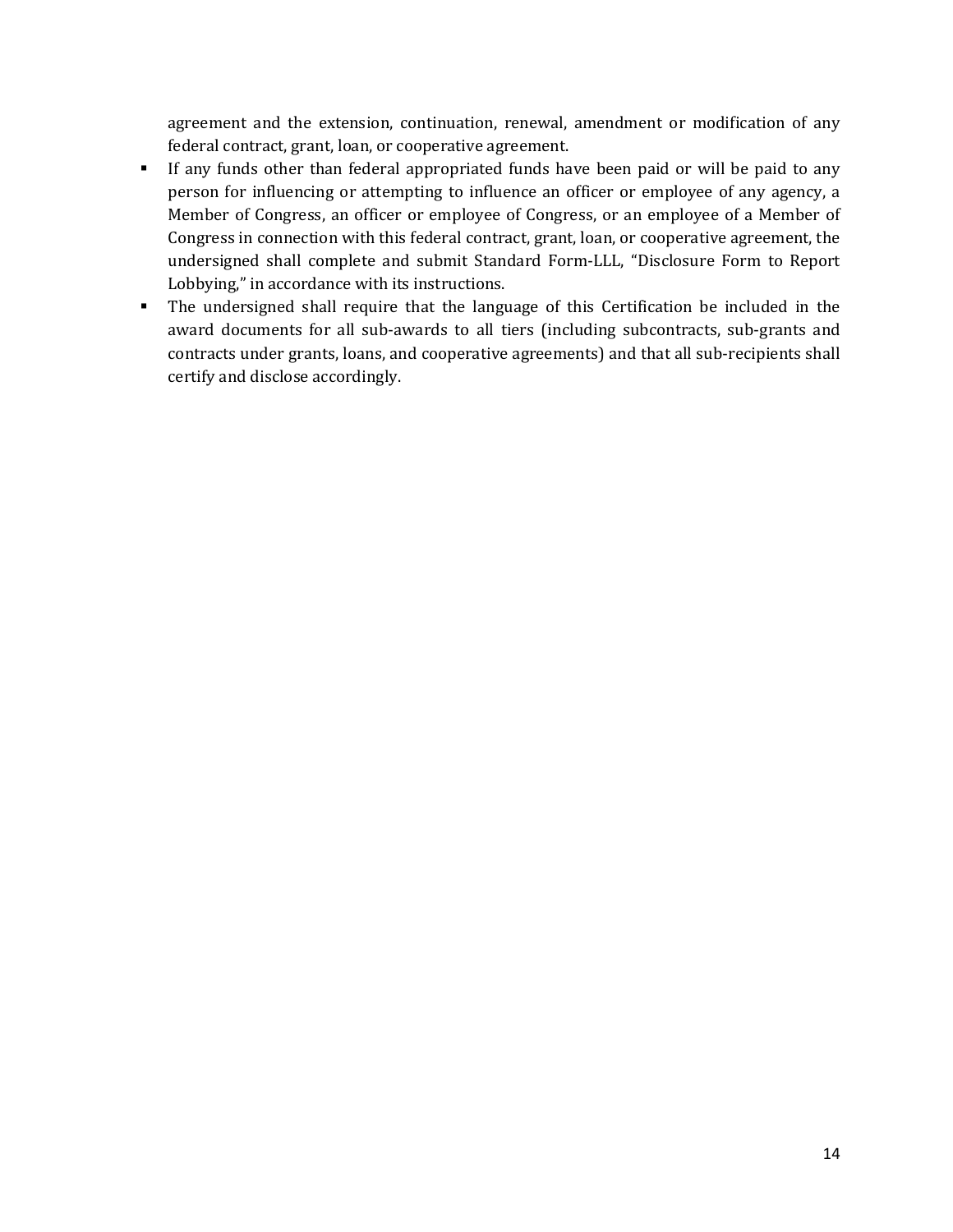## **CERTIFICATIONS SIGNATURE FORM**

## *(Respondents: Return this page, duly executed, with proposal)*

These Certifications (Civil Rights, Equal Employment Opportunity, Equal Opportunity for Workers with Disabilities – Section 503, Procurement of Recovered Materials, Access to Records and Records Retention, Conflict of Interest, and Anti-Lobbying) are a material representation of fact upon which reliance was placed when this transaction was made or entered into. Submission of these Certifications is a prerequisite for making or entering into this transaction imposed by Section 1352, Title 31, U.S. Code. Any person who fails to file the required Certifications shall be subject to a civil penalty of not less than \$10,000 and not more than \$100,000 for each such failure.

 $\overline{\phantom{a}}$  , and the contract of the contract of the contract of the contract of the contract of the contract of the contract of the contract of the contract of the contract of the contract of the contract of the contrac (Typed name of official) (Signature of official)

 $\overline{\phantom{a}}$  , and the contract of the contract of the contract of the contract of the contract of the contract of the contract of the contract of the contract of the contract of the contract of the contract of the contrac (Typed name of firm) (Date)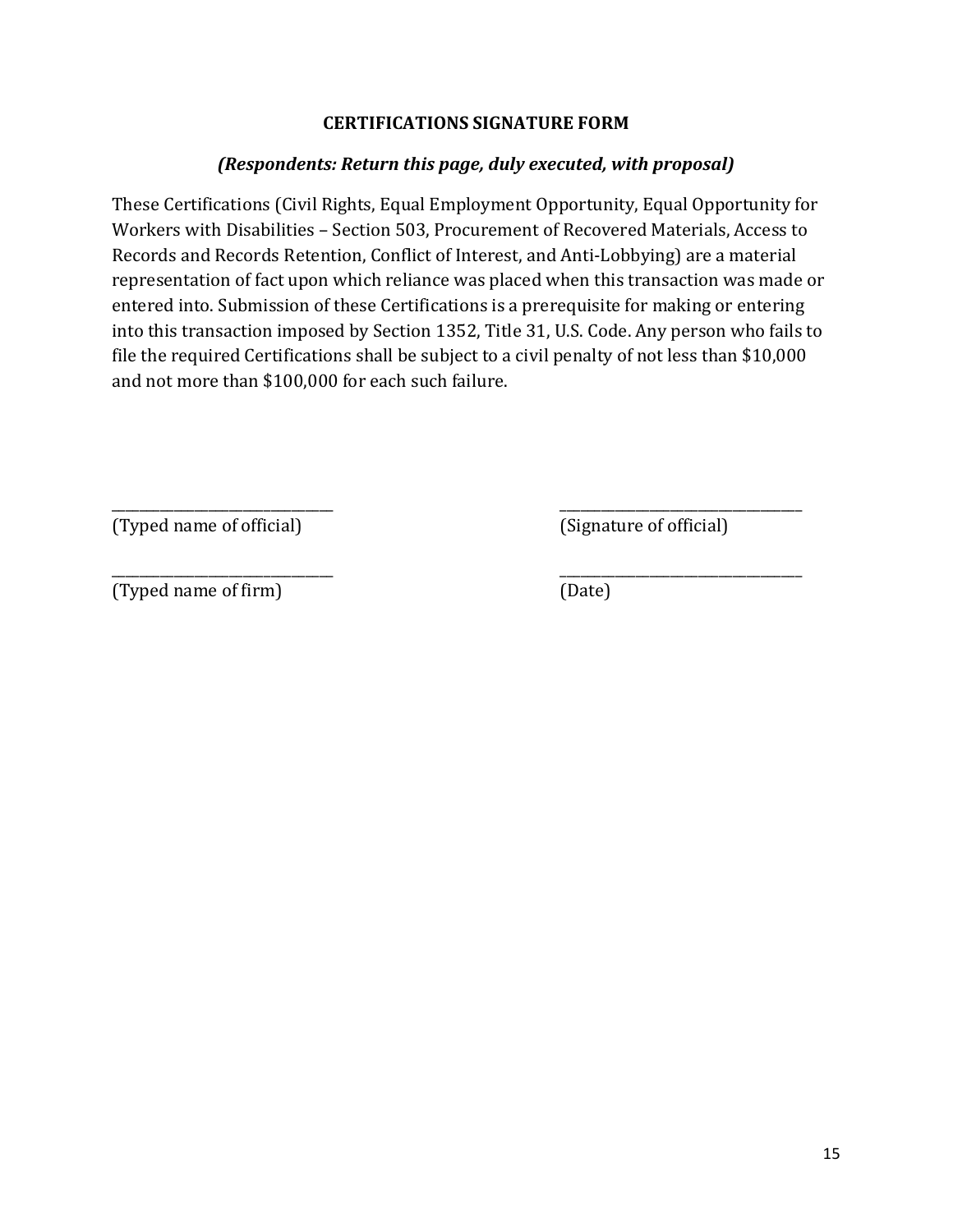## **EXHIBIT "A" to RFQ # 21-01**

Project Location Map



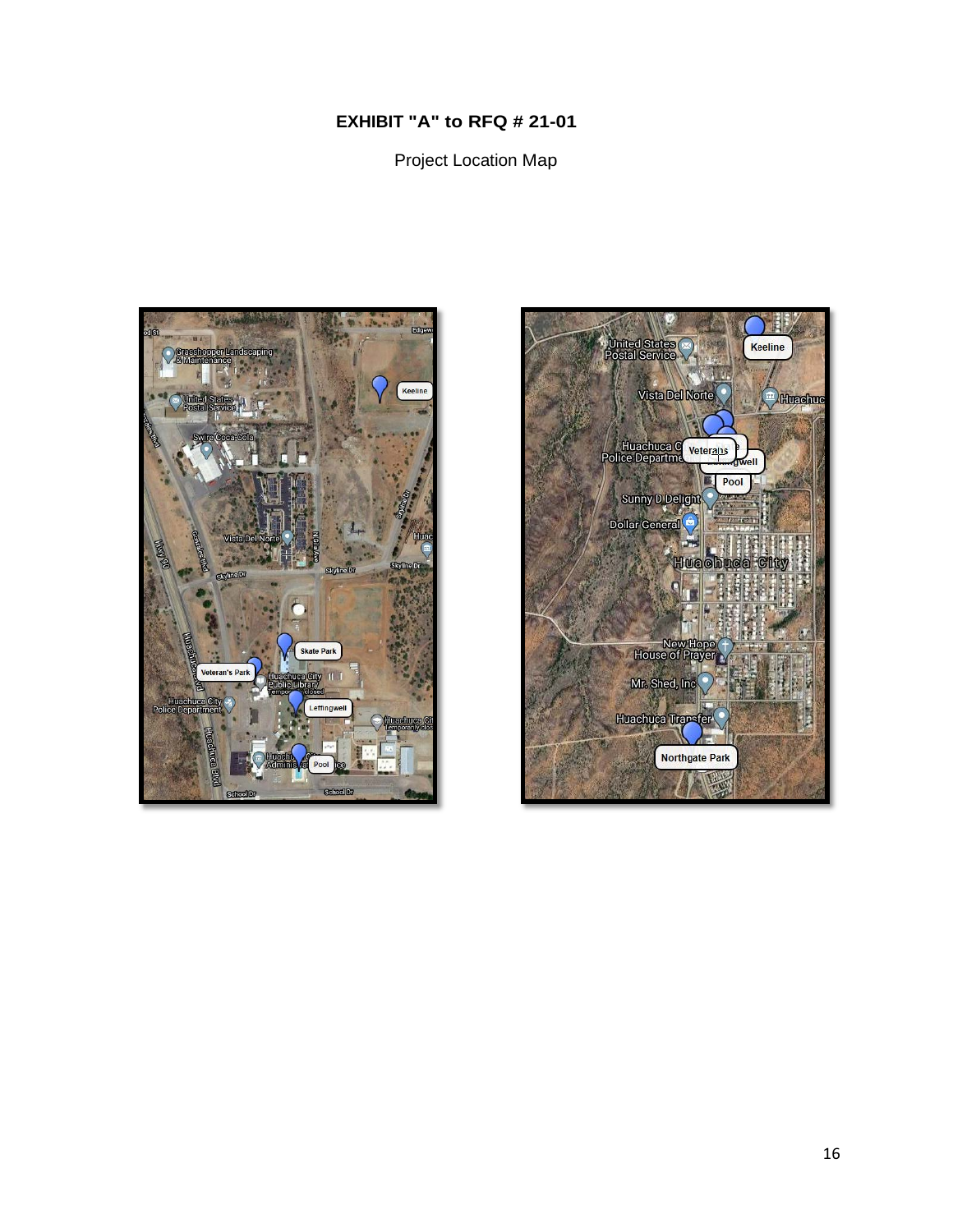#### **EXHIBIT "B" to RFQ #21-01**

## **PROFESSIONAL SERVICES AGREEMENT Town of Huachuca City Public Park Improvements (CDBG #126-21)**

THIS CONTRACT, entered into this \_\_\_\_\_\_ day of \_\_\_\_\_\_\_\_\_\_\_\_\_\_\_\_\_\_, 2021*,* by and between the Town of Huachuca City, State of Arizona (hereinafter called the TOWN ) acting herein by the Mayor hereunto duly authorized, and \_\_\_\_\_\_\_\_\_\_\_\_\_\_\_\_\_\_\_\_\_\_\_\_\_\_\_\_\_\_\_\_\_\_\_\_, (hereinafter called the "ARCHITECT") acting herein by \_\_\_\_\_\_\_\_\_\_\_\_\_\_\_\_\_\_\_\_\_\_\_\_\_\_\_\_\_\_\_\_\_, hereunto authorized.

WHEREAS, The TOWN is in need of certain ARCHITECTURAL services for the purpose of design and construction management of public park improvements and desires to implement such improvements under the general direction of the State of Arizona Department of Housing (ADOH), Community Development Block Grant Program, (CDBG) Contract #126-21; and

WHEREAS the ARCHITECT has offered to perform the proposed work in accordance with the terms of this contract;

NOW, THEREFORE the parties do mutually agree as follows:

#### **1. Scope of Services**

The ARCHITECT promises and agrees to perform the work, as described in the Request for Qualification (RFQ) for the design and construction management of public park improvements, in a good and competent manner as specifically indicated in the ARCHITECT's Submittal dated

and to the satisfaction of the TOWN or its designees. The terms of the above-referenced RFQ and the ARCHITECT's Submittal are incorporated herein by reference and such items are made a part of this contract as if the same were set forth fully herein. In the event any incorporated term may be inconsistent with an express term of this contract, the latter shall prevail.

The ARCHITECT agrees to provide all of the materials and services required by this contract, in a complete and acceptable form, as customarily provided according to professional standards for completion of the contract which shall include:

• Provide all professional and basic services necessary to produce all preliminary and final design plans and specifications in accordance with all town, county, state and federal codes and requirements.

• Assemble bid package including all ADOH requirements and bid specifications, submit the package for review by the TOWN and ADOH and make any necessary revisions to the bid package prior to publication of the notice to bid. Assist in preparation of the notice to bid.

• Provide ARCHITECTURAL and/or surveying as required.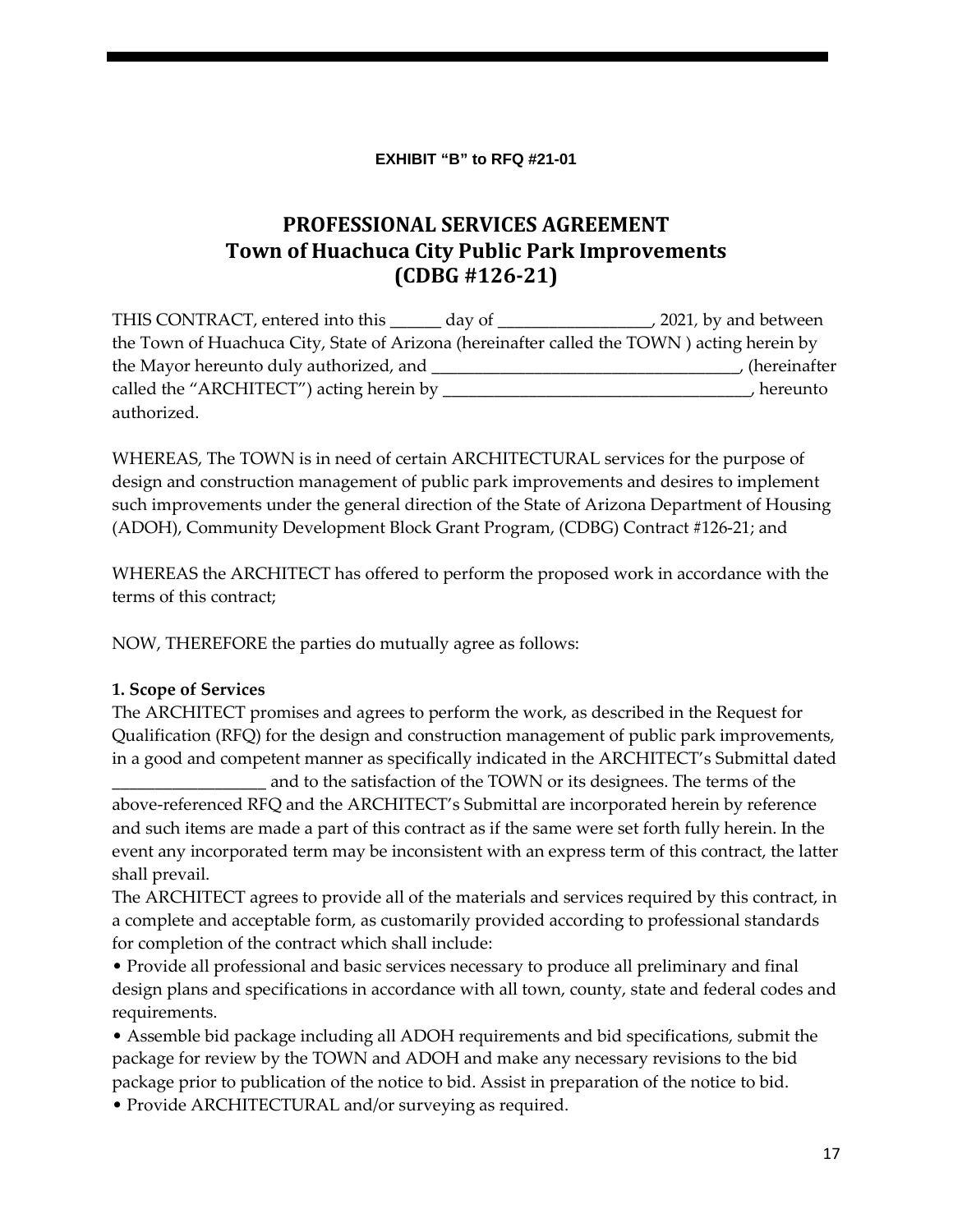• Produce and provide twenty (20) copies of the bid package and plans for distribution during the bidding process.

• Respond to contractors' questions during the bid period.

• Prepare construction contracts and documents for review and approval of the TOWN prior to execution.

- Attend pre-bid and pre-construction conference and provide assistance to the TOWN in completing "Pre-Construction Conference Report" LS-6.
- Interpret plans and specifications for contractor.
- Review and make recommendation to the TOWN concerning contractor progress payments.
- Review and process contractor change orders and submit to the TOWN for approval.
- Provide all necessary interim and final inspections of contractor's work.

• Be available for advice and consultation to the TOWN during the life of the contract and during construction.

- Attend final walk through with the TOWN.
- Prepare record drawings of construction and submit two (2) full sets to the TOWN.
- If required, attend meetings of the Town Council.

The TOWN shall be responsible for the items particularly described as follows:

• Prepare advertisement for contract bid, have advertisement published and promote project to contractors. Provide the ARCHITECT with the required ADOH forms for inclusion in the bid package.

• Maintain and update as needed the bid register during bidding process.

• Complete and submit to ADOH "Contractor Verification" form LS-2 and "Subcontractor Verification" form LS-3, if applicable.

• Complete and submit to ADOH "Pre-Construction Conference Report" form LS-6.

• Verify and submit to ADOH all fringe benefit plans and payroll deductions, including forms LS-15 and LS-17.

• Verify that all public and contractor employee notices are properly posted before and during construction.

• Complete and submit to ADOH "Construction Status Report" form LS-8.

• Conduct contractor employee interviews, complete and submit to ADOH "Employee Interview" and "On-Site Inspection Report" forms LS-9 and LS-10.

• Review, verify and submit to ADOH "Contractor Weekly Payroll and Statement of Compliance" forms LS-4 and LS-5 weekly during construction.

- Review, approve and process all necessary transactions for payment to the contractor.
- Provide necessary close-out information to ADOH.

## **2. Time of Performance**

The services of the ARCHITECT shall commence on the \_\_\_\_\_\_ day of \_\_\_\_\_\_\_\_\_\_\_\_\_\_

20\_\_\_\_. In any event, all of the services required and performed hereunder to include preliminary and final design plans and specification and preparation of the bid package shall be completed no later than 90 days from the Notice to Proceed with ARCHITECTURAL Services.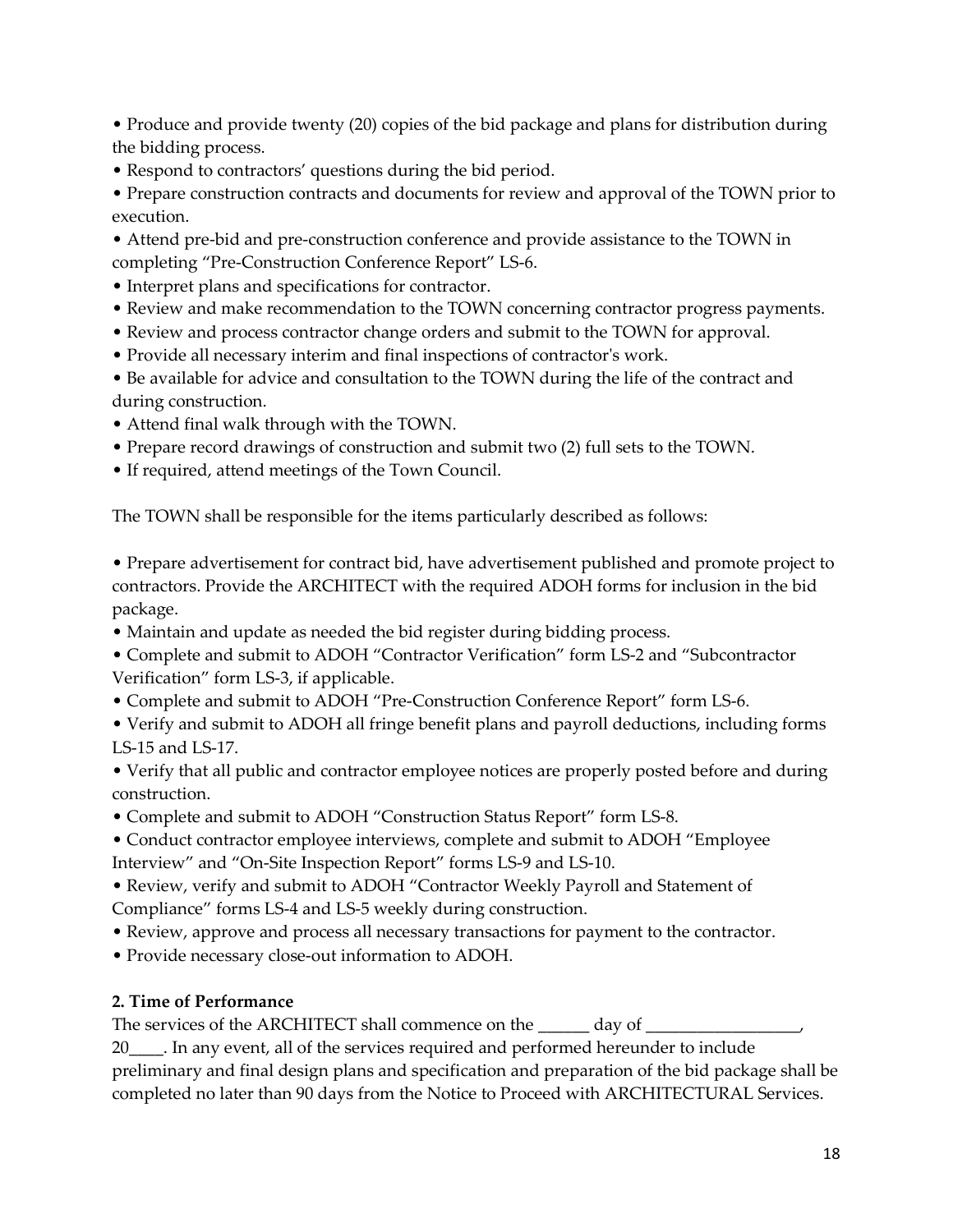The schedule of work as submitted in the ARCHITECT'S submittal dated is fully incorporated herein and, unless otherwise specified, shall be determined to be the time schedule negotiated between the parties for design and preparation of final plans and specifications.

The contract period for the remaining phases shall be controlled by the statutory bidding and award process, plus the construction contract performance period, plus fourteen (14) days for project closeout. The date for final performance shall be extended by the number of days that governmental approval or review process prevent or delay performance, as jointly confirmed in writing by the parties' respective representatives. In addition to other claims and remedies provided herein, the

ARCHITECT shall be liable for the sum of  $\$\$  as liquidated damages for each day by which the time of completion of the contract exceeds the period specified above.

## **3. Compensation and Method of Payment**

The maximum amount of compensation to be paid hereunder shall not exceed and have a budget of \$\_\_\_\_\_\_\_\_\_\_\_\_\_\_\_\_\_\_ inclusive of design fees. Fixed limits of construction costs are hereby established as a condition of this Contract. Should the lowest bona fide bid or negotiated proposal exceed the fixed limit of construction costs, the TOWN shall:

a. give written approval of an increase in such fixed limit; or

b. authorize rebidding or renegotiating of the project within a reasonable time; or c. cooperate in revising the scope and quality as required to reduce the construction costs. Should the TOWN proceed under this clause, the ARCHITECT, without additional charge, shall modify the plans and specification, as necessary, to comply with the fixed limit.

Payment to the ARCHITECT shall be based on satisfactory completion of identified milestones as set forth in the ARCHITECT's Submittal. Additional services as required and requested by the TOWN which are not listed in the ARCHITECT's submittal shall be charged in excess of the fee listed above, based on the schedule of charges included in the ARCHITECT's Submittal. Such additional services shall be requested in writing by the TOWN as approved by the Mayor and/or the Council as applicable.

Payment shall be made by the TOWN to the ARCHITECT on the basis of monthly invoices which must include a detailed itemization of all work and materials included, copies of receipts or billings as requested and is subject to review and certification of the TOWN's authorized representative prior to payment.

## **4. Acceptance of Work**

The TOWN or its designee shall have the right to reject all or any work products submitted under this contract which do not meet the required specification. In the event of any such rejection, the ARCHITECT agrees to promptly remedy any and all deficiencies. No compensation shall be due for any rejected work until such deficiencies have been corrected.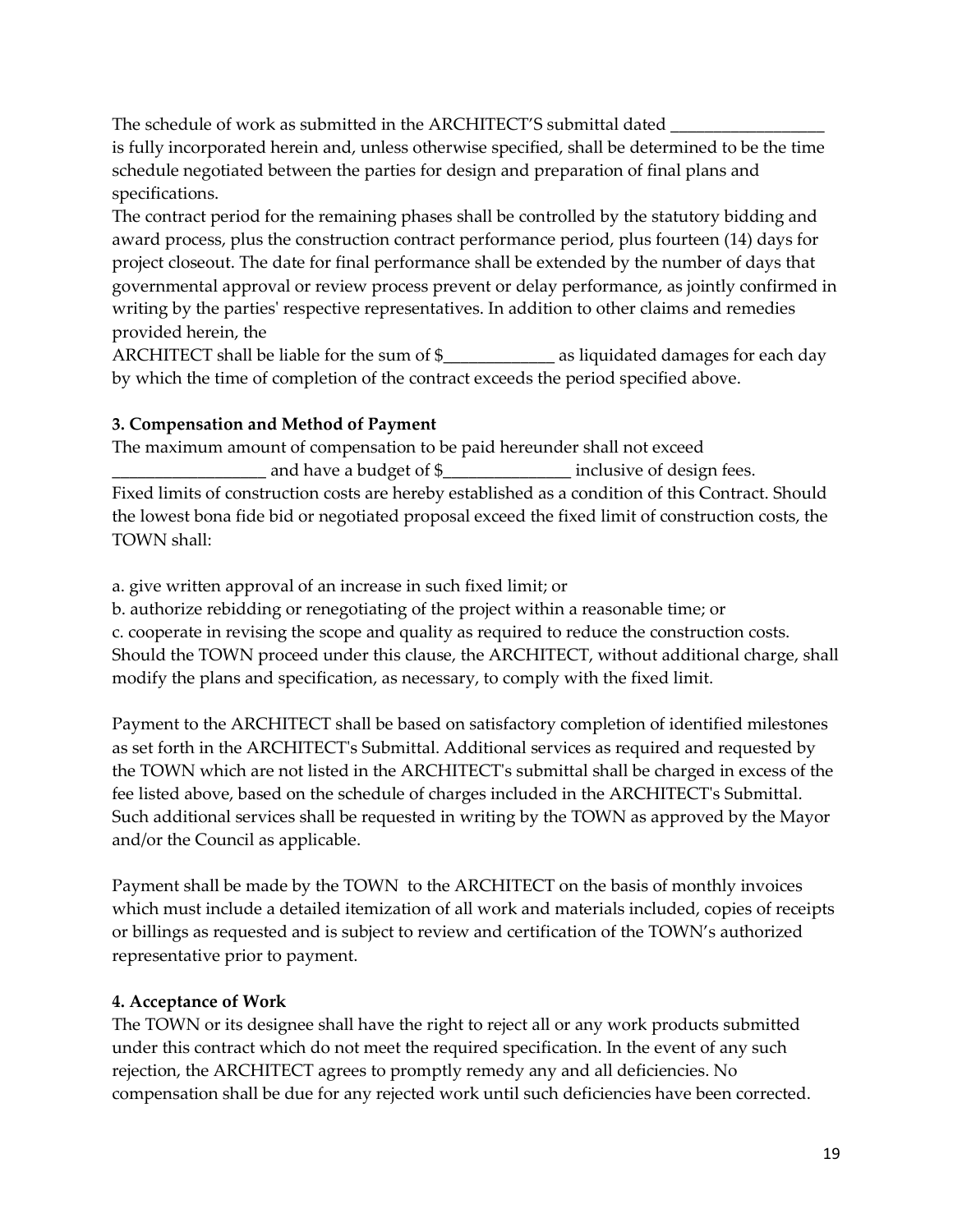## **5. Notices**

All notices, invoices and payments shall be made in writing and may be given by personal delivery or by mail. The designated recipient for such notices, invoices and payments are as follows:

Brandye Thorpe, Town Clerk Town of Huachuca City 500 N. Gonzales Blvd. , Huachuca City, AZ 85616 Phone: (520) 456-1354 e-mail: [bthorpe2@huachucacityaz.gov](mailto:bthorpe2@huachucacityaz.gov)

#### **6. Insurance**

The ARCHITECT shall maintain various insurance policies in force during the term of the contract and shall provide certificate(s) of such insurance naming the TOWN as additional insured upon execution of this contract, providing not less than the following coverage:

- Workers' Compensation (statutory)
- Errors and Omissions
- ARCHITECT's Protective Personal Property
- Automobile Bodily Injury and Property Damage
- Valuable Papers

## **7. Agreement, Amendment and Arbitration**

This contract shall be effective upon its approval by the parties, as indicated by the signatures of their representatives hereto. This contract, its attachments and those documents incorporated by reference represent the entire contract and understanding between the parties. No amendment shall be effective unless properly authorized and executed by the parties in the same manner as this contract was executed.

This contract shall be governed by the laws of the State of Arizona and suits pertaining to this contract may be brought only in courts located in Cochise County in the State of Arizona. The parties hereby agree to make a good faith effort to resolve any controversy or claim through informal negotiations. Any claim of controversy must first be presented in writing, with documentation, to the agent of the other party. The recipient shall have seven (7) days to prepare and deliver a response. Thereafter, if the parties fail to resolve the claim or controversy following a reasonable period for such resolution of not less than ten (10) days, the aggrieved party may request that the dispute be submitted to arbitration pursuant to A.R.S. §12-1518. Any dispute resolution proceedings must take place in Cochise County, Arizona.

Each and every provision of law and any clause required by law to be in the contract will be read and enforced as though it were included herein, and if through mistake or otherwise any such provision is not inserted, or is not correctly inserted, then upon the application of either party the contract will forthwith be physically amended to make such insertion or correction.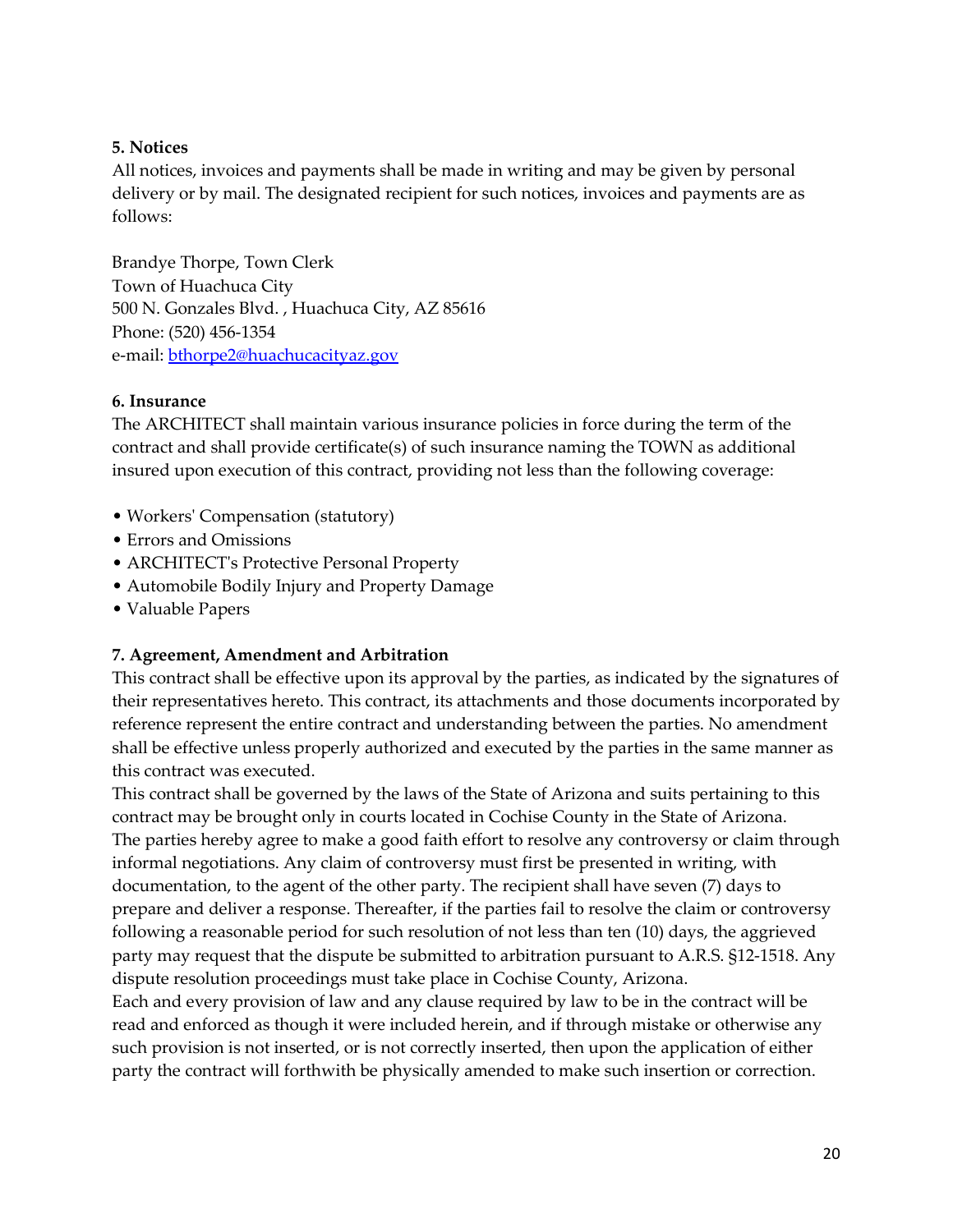## **8. Access to Information**

It is agreed that all information, data reports, records and plans as are existing, available and necessary for carrying out the work outlined above have been furnished to the ARCHITECT by the TOWN and its agencies. ARCHITECT hereby acknowledges receipt of same.

## **9. Indemnification**

ARCHITECT represents he has knowledge of all rules and regulations imposed by ADOH. ARCHITECT shall comply with the requirements of all applicable laws, rules and regulations and shall exonerate, indemnify and hold harmless the TOWN and its agency members from and for any violation caused by him and shall assume full responsibility for payment of federal, state and local taxes on contributions imposed or required under the Social Security, workmen's compensation and income tax laws for persons employed by the ARCHITECT. The ARCHITECT shall not be responsible for such contributions for the contractor or subcontractor.

## **10. Terms and Conditions**

This contract is subject to the provisions entitled "Terms and Conditions" attached hereto and incorporated by reference herein as Exhibit A. This Addendum shall be interpreted as if Exhibit A were printed in full herein.

## **11. Certifications**

This contract is subject to the provisions entitled "Certifications" which were submitted by the ARCHITECT in the Submittal dated \_\_\_\_\_\_\_\_\_\_\_\_\_\_\_\_\_\_ and are incorporated by reference herein as Exhibit B.

\_\_\_\_\_\_\_\_\_\_\_\_\_\_\_\_\_\_\_\_\_\_\_\_\_\_\_\_\_\_\_\_\_\_\_\_\_\_\_ \_\_\_\_\_\_\_\_\_\_\_\_\_\_\_\_\_\_\_\_\_\_\_\_\_\_\_\_\_\_\_\_\_\_\_\_\_\_\_

\_\_\_\_\_\_\_\_\_\_\_\_\_\_\_\_\_\_\_\_\_\_\_\_\_\_\_\_\_\_\_\_\_\_\_\_\_\_\_ \_\_\_\_\_\_\_\_\_\_\_\_\_\_\_\_\_\_\_\_\_\_\_\_\_\_\_\_\_\_\_\_\_\_\_\_\_\_\_

IN WITNESSETH HEREOF, the parties have hereunto set their hands and seals.

Approved as to Form: Town of Huachuca City

Thomas Benavidez, Town Attorney Suzanne Harvey, Town Manager

ATTEST: ARCHITECT: \_\_\_\_\_\_\_\_\_\_\_\_\_\_\_\_\_\_\_\_\_\_\_\_\_\_

Brandye Thorpe, Clerk (Name, title and firm)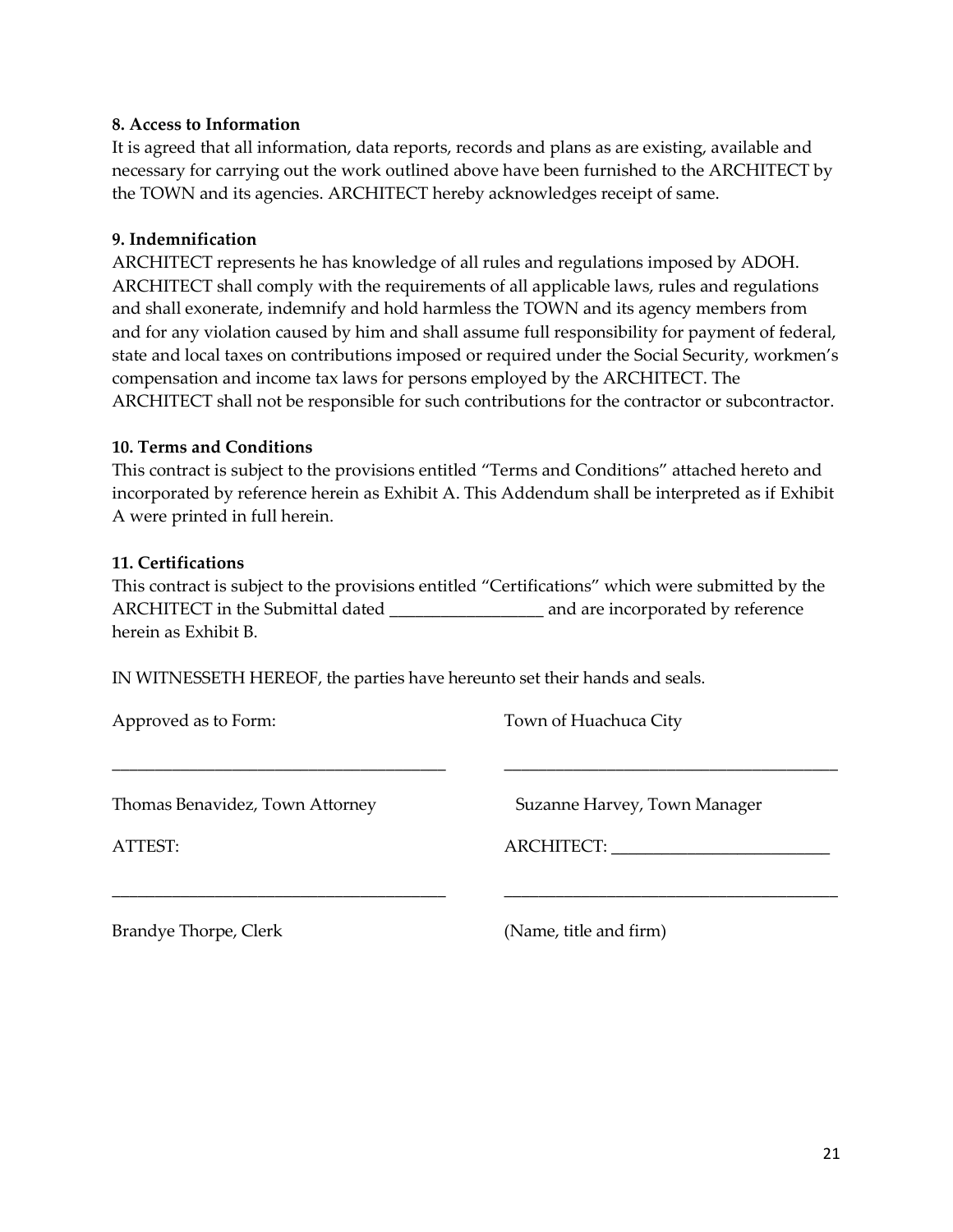EXHIBIT "A" – COST SUMMARY

*Enter ARCHITECT'S Negotiated Cost Summary Here*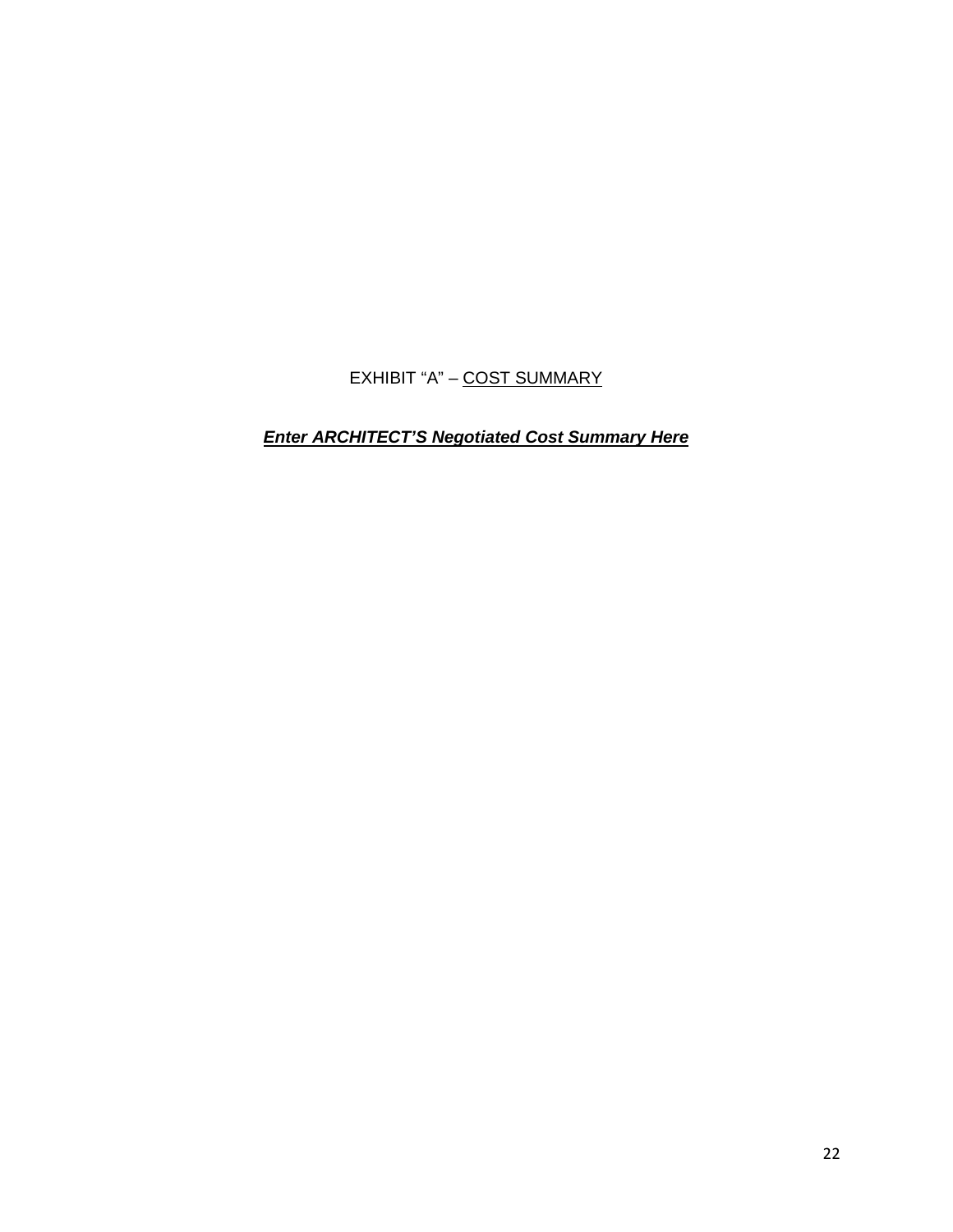## **Exhibit A TERMS AND CONDITIONS**

#### **1. Termination of Contract**

a. If for any reason, the ARCHITECT shall fail to fulfill in a timely and proper manner his/her obligations under this contract or if the ARCHITECT shall violate any of the covenants, agreements or stipulations of this contract, the TOWN shall thereupon have the right to terminate the contract by giving written notice to the ARCHITECT of such termination and specifying the effective date thereof.

Notwithstanding the above, the ARCHITECT shall not be relieved of liability to the TOWN for damages sustained by the TOWN by virtue of any breach of the contract by the ARCHITECT and the TOWN may withhold any payments to the ARCHITECT for the purpose of set-off until such time as the exact amount of damages due the TOWN from the ARCHITECT is determined. Upon receipt of a termination notice, the ARCHITECT shall:

• promptly discontinue all services affected (unless the notice directs otherwise); and

• deliver or otherwise make available to the TOWN, at TOWN's cost, copies of data, design calculations, drawings, specifications, reports, estimates, summaries and such other information and materials as may have been accumulated by the ARCHITECT in performance of this contract.

• The TOWN may terminate this contract at any time by giving at least ten (10) days written notice to the ARCHITECT. If the contract is terminated by the TOWN as provided herein, the ARCHITECT will be paid as provided in this Addendum for the time expended and expenses incurred up to the termination date. If this contract is terminated due to the fault of the ARCHITECT, Paragraph 1 hereof relative to termination shall apply.

• This contract may be terminated per A.R.S. §38-511, Conflict of Interest.

## **2. Changes**

The TOWN may request changes in the scope of the services of the ARCHITECT to be performed hereunder. Such changes, including any increase or decrease in the amount of the ARCHITECT's compensation, which are mutually agreed upon by and between the TOWN *and* the ARCHITECT, shall be incorporated in written amendments to this contract.

## **3. Personnel**

a. The ARCHITECT represents that he/she has, or will secure at his/her own expense, all personnel required for performing the services under this contract. Such personnel shall not be employees of or have any contractual relationship with the TOWN.

b. All of the services required hereunder will be performed by the ARCHITECT or under his/her supervision and all personnel engaged in the work shall be fully qualified, authorized and permitted for such work under state and local law to perform such services.

c. None of the work or services covered by this contract shall be subcontracted without the prior written approval of the TOWN. Any work or services sub-contracted hereunder shall be specified by written contract or agreement and shall be subject to each provision of this contract.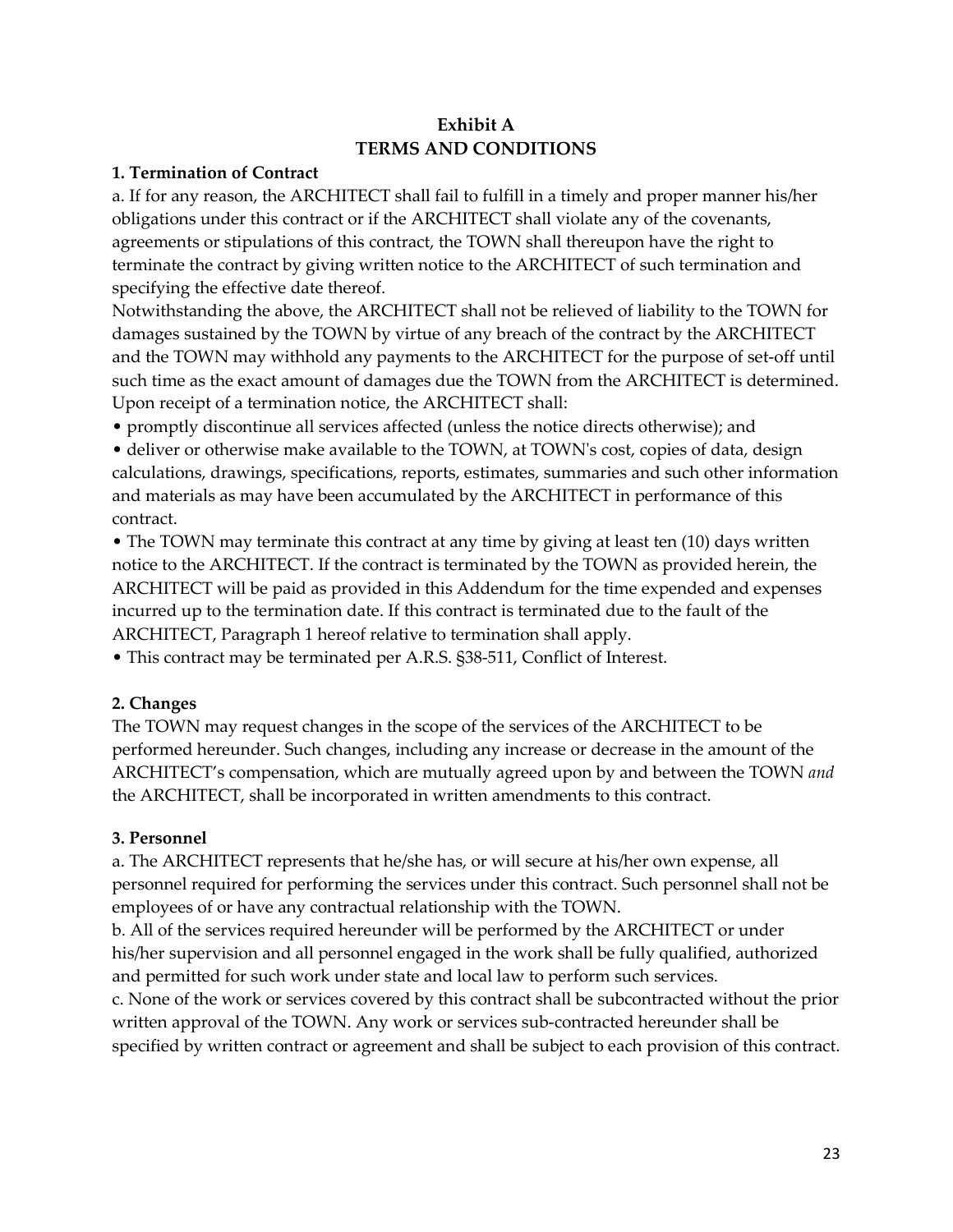## **4. Assignability**

The ARCHITECT shall not assign any interest in this contract and shall not transfer any interest in the same (whether by assignment or novation), without the prior written consent of the TOWN thereto; provided, however, that claims for money by the ARCHITECT from the TOWN under this contract may be assigned to a bank, trust company or other financial institution without such approval. Written notice of any such assignment or transfer shall be furnished promptly to the TOWN.

## **5. Reports and Information**

The ARCHITECT, at such times and in such forms as the *TOWN* may require, shall furnish the TOWN such periodic reports as it may request pertaining to the work or services undertaken pursuant to this contract, the costs and obligations incurred or to be incurred in connection therewith and any other matters covered by this contract.

## **6. Records Maintenance and Retention**

The ARCHITECT shall maintain accounts and records including personnel, property and financial records, adequate to identify and account for all costs pertaining to the contract and such other records as may be deemed necessary by the TOWN to assure proper accounting for all project funds, both federal and non-federal shares. These records will be retained for at least three (3) years following the grant contract closeout between ADOH and U.S. Department of Housing and Urban Development (HUD) unless permission to destroy them is granted in writing by the TOWN.

## **7. Findings Confidential**

All of the reports, information, data, etc., prepared or assembled by the ARCHITECT under this contract are confidential and the ARCHITECT agrees that such shall be made available only to the TOWN, ADOH and to HUD unless authorized by the TOWN to release such information to other individuals or organizations.

## **8. Copyright**

No report, plan, drawing or other documents produced in whole or in part under this contract shall be the subject of an application for copyright by or on behalf of the ARCHITECT.

## **9. Compliance with Local Laws**

The ARCHITECT shall comply with all applicable laws, ordinances and codes of the state and local governments and the ARCHITECT shall save the TOWN harmless with respect to any damages arising from any tort done by the ARCHITECT or his/her representatives in performing any of the work embraced by this contract.

## **10. ARCHITECT will comply with the requirements of the Americans with Disabilities Act (ADA).**